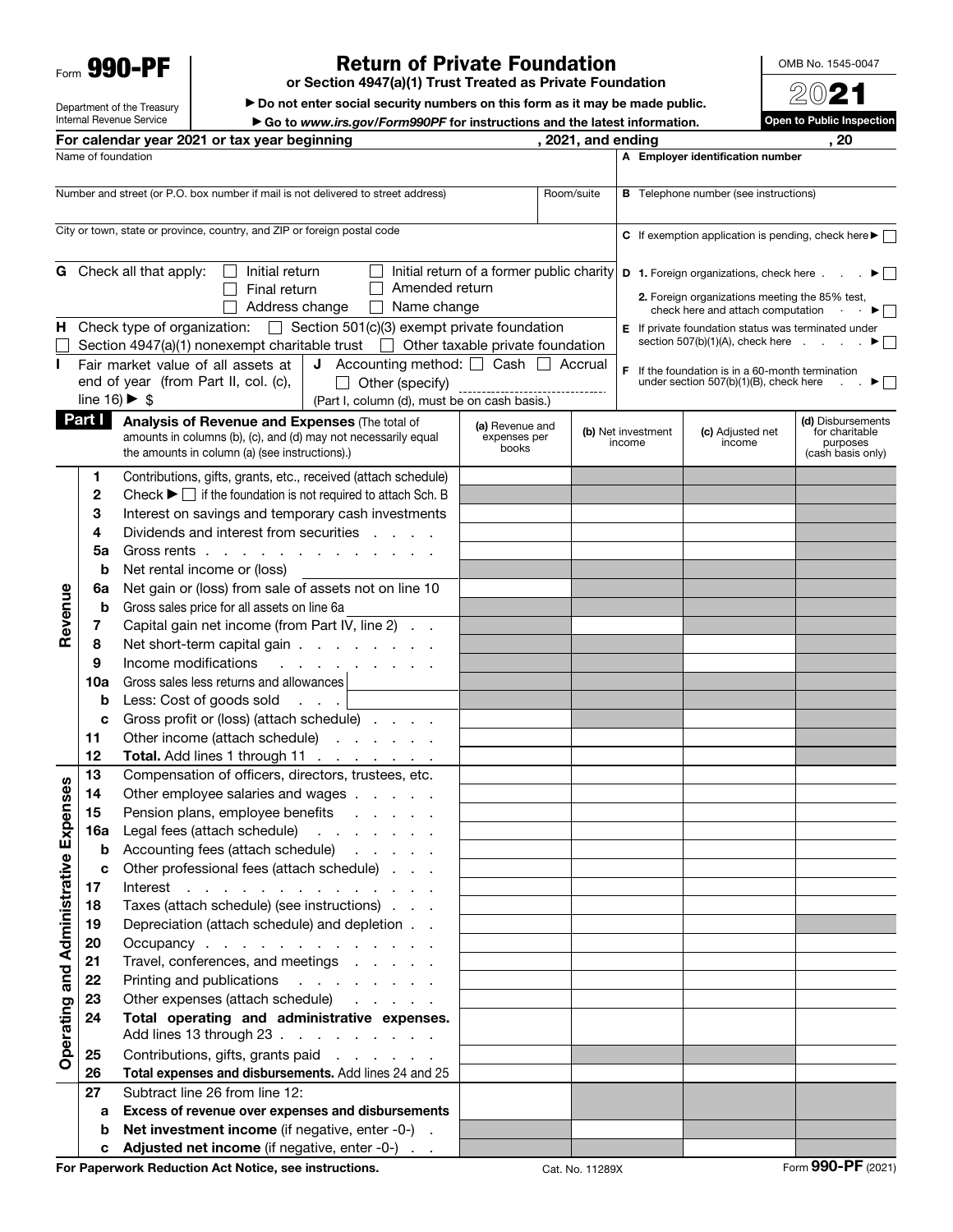|                                                                | Form 990-PF (2021) |                                                                                                                                                                                                                                |                                  |                |              | Page 2                |  |
|----------------------------------------------------------------|--------------------|--------------------------------------------------------------------------------------------------------------------------------------------------------------------------------------------------------------------------------|----------------------------------|----------------|--------------|-----------------------|--|
|                                                                | Part II            | <b>Balance Sheets</b> Attached schedules and amounts in the description column                                                                                                                                                 | Beginning of year<br>End of year |                |              |                       |  |
|                                                                |                    | should be for end-of-year amounts only. (See instructions.)                                                                                                                                                                    | (a) Book Value                   | (b) Book Value |              | (c) Fair Market Value |  |
|                                                                | 1                  | Cash-non-interest-bearing<br>the contract of the contract of the                                                                                                                                                               |                                  |                |              |                       |  |
|                                                                | $\mathbf{2}$       | Savings and temporary cash investments                                                                                                                                                                                         |                                  |                |              |                       |  |
|                                                                | 3                  | Accounts receivable ▶                                                                                                                                                                                                          |                                  |                |              |                       |  |
|                                                                |                    | Less: allowance for doubtful accounts > contain contained all of the state of the state of the state of the state of the state of the state of the state of the state of the state of the state of the state of the state of t |                                  |                |              |                       |  |
|                                                                | 4                  | Pledges receivable ▶                                                                                                                                                                                                           |                                  |                |              |                       |  |
|                                                                |                    | Less: allowance for doubtful accounts > contain the contract of the state of the state of the state of the state of the state of the state of the state of the state of the state of the state of the state of the state of th |                                  |                |              |                       |  |
|                                                                | 5                  | Grants receivable                                                                                                                                                                                                              |                                  |                |              |                       |  |
|                                                                | 6                  | Receivables due from officers, directors, trustees, and other<br>disqualified persons (attach schedule) (see instructions)                                                                                                     |                                  |                |              |                       |  |
|                                                                | 7                  | Other notes and loans receivable (attach schedule) > ___________________________                                                                                                                                               |                                  |                |              |                       |  |
|                                                                |                    |                                                                                                                                                                                                                                |                                  |                |              |                       |  |
|                                                                | 8                  | Inventories for sale or use                                                                                                                                                                                                    |                                  |                |              |                       |  |
| Assets                                                         | 9                  | Prepaid expenses and deferred charges                                                                                                                                                                                          |                                  |                |              |                       |  |
|                                                                | 10a                | Investments-U.S. and state government obligations (attach schedule)                                                                                                                                                            |                                  |                |              |                       |  |
|                                                                | b                  | Investments-corporate stock (attach schedule)                                                                                                                                                                                  |                                  |                |              |                       |  |
|                                                                | c                  | Investments-corporate bonds (attach schedule)                                                                                                                                                                                  |                                  |                |              |                       |  |
|                                                                | 11                 | Investments-land, buildings, and equipment: basis > ____________________________                                                                                                                                               |                                  |                |              |                       |  |
|                                                                |                    | Less: accumulated depreciation (attach schedule) > _____________________________                                                                                                                                               |                                  |                |              |                       |  |
|                                                                | 12                 | Investments-mortgage loans                                                                                                                                                                                                     |                                  |                |              |                       |  |
|                                                                | 13                 | Investments-other (attach schedule)                                                                                                                                                                                            |                                  |                |              |                       |  |
|                                                                | 14                 | Land, buildings, and equipment: basis<br><br><br><br><br><br><br><br><br><br><br><br><br><br><br><br>                                                                                                                          |                                  |                |              |                       |  |
|                                                                |                    | Less: accumulated depreciation (attach schedule) > _______________________                                                                                                                                                     |                                  |                |              |                       |  |
|                                                                | 15                 | Other assets (describe $\blacktriangleright$                                                                                                                                                                                   |                                  |                |              |                       |  |
|                                                                | 16                 | Total assets (to be completed by all filers-see the<br>instructions. Also, see page 1, item $I$ )                                                                                                                              |                                  |                |              |                       |  |
|                                                                | 17                 | Accounts payable and accrued expenses                                                                                                                                                                                          |                                  |                |              |                       |  |
|                                                                | 18                 | Grants payable                                                                                                                                                                                                                 |                                  |                |              |                       |  |
| Liabilities                                                    | 19                 | Deferred revenue                                                                                                                                                                                                               |                                  |                |              |                       |  |
|                                                                | 20                 | Loans from officers, directors, trustees, and other disqualified persons                                                                                                                                                       |                                  |                |              |                       |  |
|                                                                | 21                 | Mortgages and other notes payable (attach schedule)                                                                                                                                                                            |                                  |                |              |                       |  |
|                                                                | 22                 | Other liabilities (describe $\blacktriangleright$                                                                                                                                                                              |                                  |                |              |                       |  |
|                                                                | 23                 | Total liabilities (add lines 17 through 22)                                                                                                                                                                                    |                                  |                |              |                       |  |
| Net Assets or Fund Balances                                    | 24                 | Foundations that follow FASB ASC 958, check here ▶ □<br>and complete lines 24, 25, 29, and 30.<br>Net assets without donor restrictions                                                                                        |                                  |                |              |                       |  |
|                                                                | 25                 | Net assets with donor restrictions                                                                                                                                                                                             |                                  |                |              |                       |  |
|                                                                |                    | Foundations that do not follow FASB ASC 958, check here ▶ □<br>and complete lines 26 through 30.                                                                                                                               |                                  |                |              |                       |  |
|                                                                | 26                 | Capital stock, trust principal, or current funds                                                                                                                                                                               |                                  |                |              |                       |  |
|                                                                | 27                 | Paid-in or capital surplus, or land, bldg., and equipment fund                                                                                                                                                                 |                                  |                |              |                       |  |
|                                                                | 28                 | Retained earnings, accumulated income, endowment, or other funds                                                                                                                                                               |                                  |                |              |                       |  |
|                                                                | 29                 | Total net assets or fund balances (see instructions)                                                                                                                                                                           |                                  |                |              |                       |  |
|                                                                | 30                 | Total liabilities and net assets/fund balances (see                                                                                                                                                                            |                                  |                |              |                       |  |
|                                                                |                    | $instructions)$ .                                                                                                                                                                                                              |                                  |                |              |                       |  |
| Part III<br>Analysis of Changes in Net Assets or Fund Balances |                    |                                                                                                                                                                                                                                |                                  |                |              |                       |  |
|                                                                |                    | 1 Total net assets or fund balances at beginning of year-Part II, column (a), line 29 (must agree with                                                                                                                         |                                  |                | 1            |                       |  |
|                                                                |                    | 2 Enter amount from Part I, line 27a<br>and the contract of the contract of the contract of the contract of the contract of                                                                                                    |                                  |                | $\mathbf{2}$ |                       |  |
| 3                                                              |                    | Other increases not included in line 2 (itemize) ▶                                                                                                                                                                             |                                  |                | 3            |                       |  |
| 4                                                              |                    |                                                                                                                                                                                                                                |                                  |                | 4            |                       |  |
| 5                                                              |                    | Decreases not included in line 2 (itemize) ▶                                                                                                                                                                                   |                                  |                | 5            |                       |  |
|                                                                |                    |                                                                                                                                                                                                                                |                                  |                | 6            |                       |  |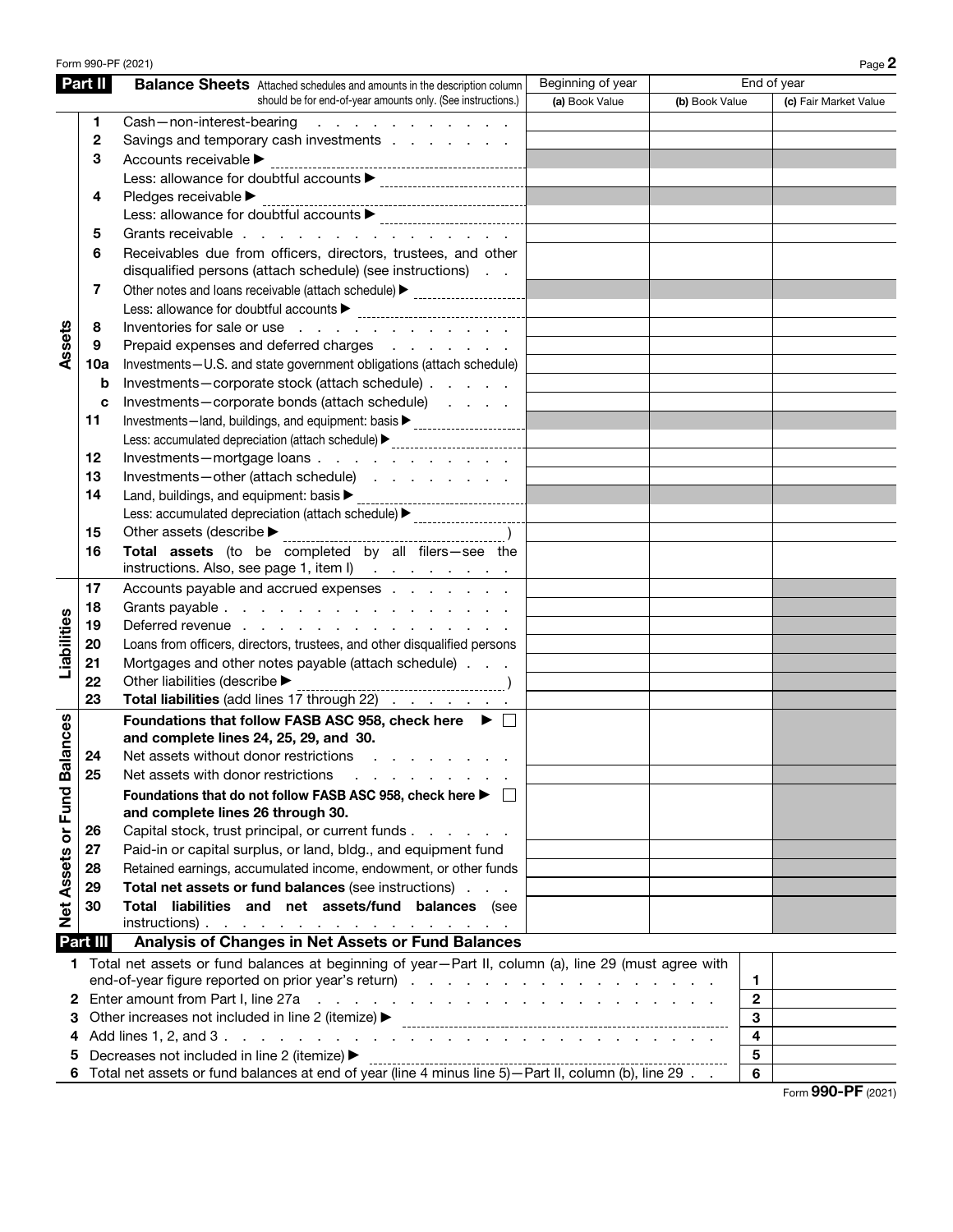|         | Form 990-PF (2021)                                                                                                                           |                                                                                                                                                                                                         |                                                                                 |                                                 |                | Page $3$                                                         |
|---------|----------------------------------------------------------------------------------------------------------------------------------------------|---------------------------------------------------------------------------------------------------------------------------------------------------------------------------------------------------------|---------------------------------------------------------------------------------|-------------------------------------------------|----------------|------------------------------------------------------------------|
| Part IV |                                                                                                                                              | <b>Capital Gains and Losses for Tax on Investment Income</b>                                                                                                                                            |                                                                                 |                                                 |                |                                                                  |
|         | (a) List and describe the kind(s) of property sold (for example, real estate,<br>2-story brick warehouse; or common stock, 200 shs. MLC Co.) | (c) Date acquired<br>(mo., day, yr.)                                                                                                                                                                    | (d) Date sold<br>(mo., day, yr.)                                                |                                                 |                |                                                                  |
| 1a      |                                                                                                                                              |                                                                                                                                                                                                         |                                                                                 |                                                 |                |                                                                  |
| b       |                                                                                                                                              |                                                                                                                                                                                                         |                                                                                 |                                                 |                |                                                                  |
| c       |                                                                                                                                              |                                                                                                                                                                                                         |                                                                                 |                                                 |                |                                                                  |
| d       |                                                                                                                                              |                                                                                                                                                                                                         |                                                                                 |                                                 |                |                                                                  |
| е       |                                                                                                                                              |                                                                                                                                                                                                         |                                                                                 |                                                 |                |                                                                  |
|         | (e) Gross sales price                                                                                                                        | (f) Depreciation allowed<br>(or allowable)                                                                                                                                                              |                                                                                 | (g) Cost or other basis<br>plus expense of sale |                | (h) Gain or (loss)<br>$((e)$ plus $(f)$ minus $(g)$ )            |
| а       |                                                                                                                                              |                                                                                                                                                                                                         |                                                                                 |                                                 |                |                                                                  |
| b       |                                                                                                                                              |                                                                                                                                                                                                         |                                                                                 |                                                 |                |                                                                  |
| c       |                                                                                                                                              |                                                                                                                                                                                                         |                                                                                 |                                                 |                |                                                                  |
| d       |                                                                                                                                              |                                                                                                                                                                                                         |                                                                                 |                                                 |                |                                                                  |
| е       |                                                                                                                                              |                                                                                                                                                                                                         |                                                                                 |                                                 |                |                                                                  |
|         |                                                                                                                                              | Complete only for assets showing gain in column (h) and owned by the foundation on 12/31/69.                                                                                                            |                                                                                 |                                                 |                | (I) Gains (Col. (h) gain minus                                   |
|         | (i) FMV as of $12/31/69$                                                                                                                     | (i) Adjusted basis<br>as of 12/31/69                                                                                                                                                                    |                                                                                 | (k) Excess of col. (i)<br>over col. (i), if any |                | col. (k), but not less than $-0$ -) or<br>Losses (from col. (h)) |
| а       |                                                                                                                                              |                                                                                                                                                                                                         |                                                                                 |                                                 |                |                                                                  |
| b       |                                                                                                                                              |                                                                                                                                                                                                         |                                                                                 |                                                 |                |                                                                  |
| c       |                                                                                                                                              |                                                                                                                                                                                                         |                                                                                 |                                                 |                |                                                                  |
| d       |                                                                                                                                              |                                                                                                                                                                                                         |                                                                                 |                                                 |                |                                                                  |
| е       |                                                                                                                                              |                                                                                                                                                                                                         |                                                                                 |                                                 |                |                                                                  |
| 2       | Capital gain net income or (net capital loss)                                                                                                |                                                                                                                                                                                                         | If gain, also enter in Part I, line 7<br>If (loss), enter -0- in Part I, line 7 |                                                 | $\mathbf{2}$   |                                                                  |
| 3       |                                                                                                                                              | Net short-term capital gain or (loss) as defined in sections 1222(5) and (6):                                                                                                                           |                                                                                 |                                                 |                |                                                                  |
|         |                                                                                                                                              | If gain, also enter in Part I, line 8, column (c). See instructions. If (loss), enter -0- in (                                                                                                          |                                                                                 |                                                 |                |                                                                  |
|         |                                                                                                                                              |                                                                                                                                                                                                         |                                                                                 |                                                 | 3              |                                                                  |
| Part V  |                                                                                                                                              | Excise Tax Based on Investment Income (Section 4940(a), 4940(b), or 4948 - see instructions)                                                                                                            |                                                                                 |                                                 |                |                                                                  |
| 1a      |                                                                                                                                              | Exempt operating foundations described in section 4940(d)(2), check here $\blacktriangleright \Box$ and enter "N/A" on line 1.                                                                          |                                                                                 |                                                 |                |                                                                  |
|         | Date of ruling or determination letter:                                                                                                      |                                                                                                                                                                                                         | (attach copy of letter if necessary-see instructions)                           |                                                 | 1              |                                                                  |
| h       |                                                                                                                                              | All other domestic foundations enter 1.39% (0.0139) of line 27b. Exempt foreign organizations,                                                                                                          |                                                                                 |                                                 |                |                                                                  |
|         |                                                                                                                                              |                                                                                                                                                                                                         |                                                                                 |                                                 |                |                                                                  |
| 2       |                                                                                                                                              | Tax under section 511 (domestic section 4947(a)(1) trusts and taxable foundations only; others, enter -0-)                                                                                              |                                                                                 |                                                 | $\mathbf{2}$   |                                                                  |
| 3       | Add lines 1 and 2<br><b>Contractor</b>                                                                                                       |                                                                                                                                                                                                         |                                                                                 |                                                 | 3              |                                                                  |
| 4       |                                                                                                                                              | Subtitle A (income) tax (domestic section 4947(a)(1) trusts and taxable foundations only; others, enter -0-)<br>Tax based on investment income. Subtract line 4 from line 3. If zero or less, enter -0- |                                                                                 |                                                 | 4<br>5         |                                                                  |
| ≎<br>6  | Credits/Payments:                                                                                                                            |                                                                                                                                                                                                         |                                                                                 |                                                 |                |                                                                  |
|         |                                                                                                                                              | 2021 estimated tax payments and 2020 overpayment credited to 2021                                                                                                                                       |                                                                                 | 6a                                              |                |                                                                  |
| a<br>b  |                                                                                                                                              | Exempt foreign organizations-tax withheld at source                                                                                                                                                     |                                                                                 | 6b                                              |                |                                                                  |
| c       |                                                                                                                                              | Tax paid with application for extension of time to file (Form 8868)                                                                                                                                     |                                                                                 | 6c                                              |                |                                                                  |
| d       | Backup withholding erroneously withheld                                                                                                      |                                                                                                                                                                                                         | and the contract of the contract of                                             | 6d                                              |                |                                                                  |
| 7       |                                                                                                                                              | Total credits and payments. Add lines 6a through 6d                                                                                                                                                     | the contract of the contract of                                                 | and the control of                              | $\overline{7}$ |                                                                  |
| 8       |                                                                                                                                              | Enter any penalty for underpayment of estimated tax. Check here $\Box$ if Form 2220 is attached                                                                                                         |                                                                                 |                                                 | 8              |                                                                  |
| 9       |                                                                                                                                              | Tax due. If the total of lines 5 and 8 is more than line 7, enter amount owed                                                                                                                           |                                                                                 |                                                 | 9              |                                                                  |
| 10      |                                                                                                                                              | Overpayment. If line 7 is more than the total of lines 5 and 8, enter the amount overpaid                                                                                                               |                                                                                 |                                                 | 10             |                                                                  |
| 11      |                                                                                                                                              | Enter the amount of line 10 to be: Credited to 2022 estimated tax >                                                                                                                                     |                                                                                 |                                                 | 11<br>Refunded |                                                                  |
|         |                                                                                                                                              |                                                                                                                                                                                                         |                                                                                 |                                                 |                | <br>--                                                           |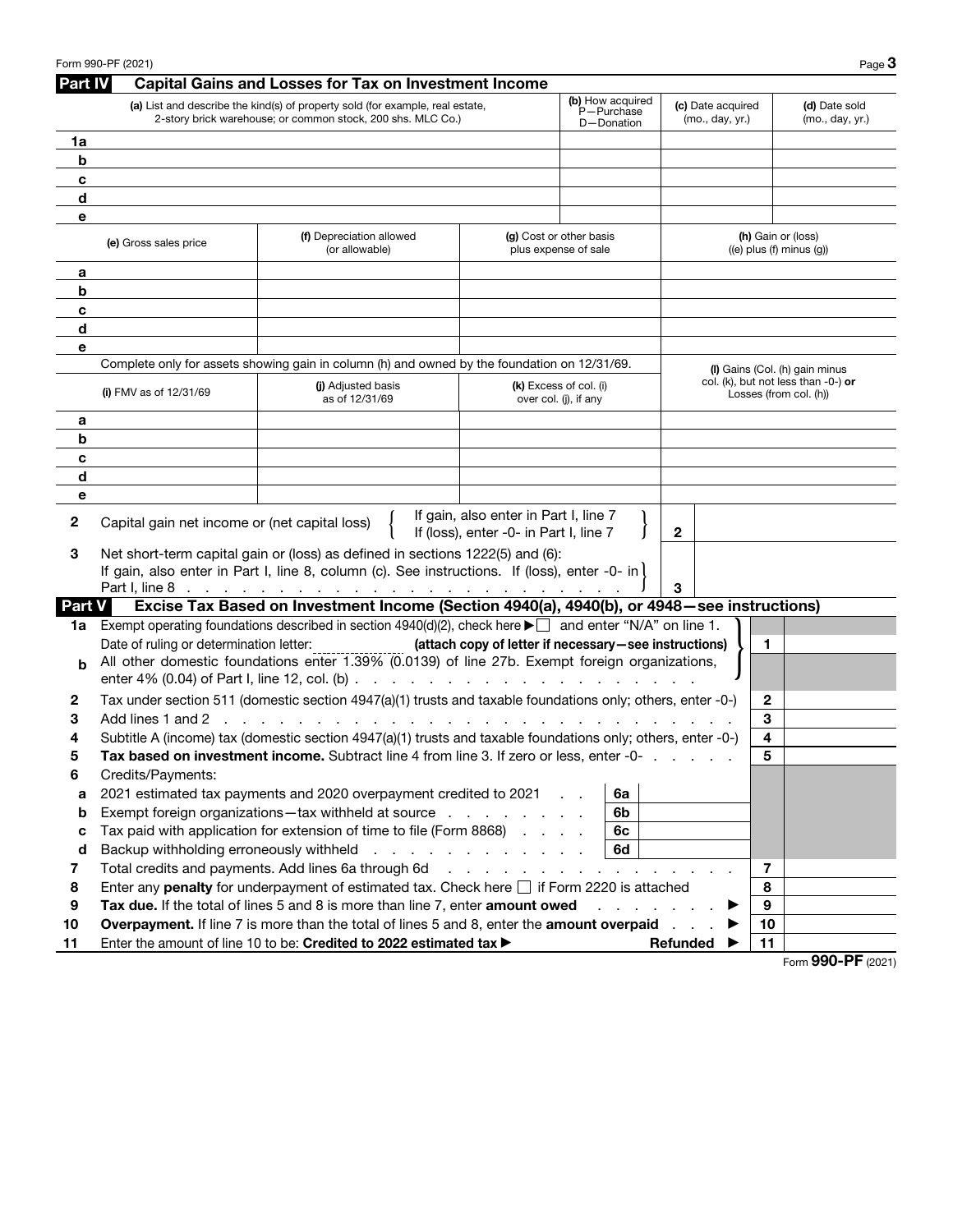|              | Form 990-PF (2021)                                                                                                                                                                                                                            |                |     | Page 4             |
|--------------|-----------------------------------------------------------------------------------------------------------------------------------------------------------------------------------------------------------------------------------------------|----------------|-----|--------------------|
|              | <b>Part VI-A</b><br><b>Statements Regarding Activities</b>                                                                                                                                                                                    |                |     |                    |
|              | 1a During the tax year, did the foundation attempt to influence any national, state, or local legislation or did it<br>participate or intervene in any political campaign?<br>and a series of the contract of the contract of the contract of | 1a             | Yes | No                 |
| b            | Did it spend more than \$100 during the year (either directly or indirectly) for political purposes? See the<br>instructions for the definition<br>والمتعاون والمتعاون والمتعاون والمتعاونة والمتعاونة والمتعاونة والمتعاونة والمتعاونة       |                |     |                    |
|              | If the answer is "Yes" to 1a or 1b, attach a detailed description of the activities and copies of any materials<br>published or distributed by the foundation in connection with the activities.                                              | 1 <sub>b</sub> |     |                    |
| c            | Did the foundation file Form 1120-POL for this year?                                                                                                                                                                                          | 1 <sub>c</sub> |     |                    |
| d            | Enter the amount (if any) of tax on political expenditures (section 4955) imposed during the year:                                                                                                                                            |                |     |                    |
|              | (2) On foundation managers. ▶ \$<br>(1) On the foundation. $\triangleright$ \$                                                                                                                                                                |                |     |                    |
| е            | Enter the reimbursement (if any) paid by the foundation during the year for political expenditure tax imposed                                                                                                                                 |                |     |                    |
|              | on foundation managers. $\triangleright$ \$                                                                                                                                                                                                   |                |     |                    |
| $\mathbf{2}$ | Has the foundation engaged in any activities that have not previously been reported to the IRS?                                                                                                                                               | $\mathbf{2}$   |     |                    |
|              | If "Yes," attach a detailed description of the activities.                                                                                                                                                                                    |                |     |                    |
| 3            | Has the foundation made any changes, not previously reported to the IRS, in its governing instrument, articles                                                                                                                                |                |     |                    |
|              | of incorporation, or bylaws, or other similar instruments? If "Yes," attach a conformed copy of the changes.                                                                                                                                  | 3              |     |                    |
| 4а           | Did the foundation have unrelated business gross income of \$1,000 or more during the year?                                                                                                                                                   | 4a             |     |                    |
| b            |                                                                                                                                                                                                                                               | 4b             |     |                    |
| 5            | Was there a liquidation, termination, dissolution, or substantial contraction during the year?                                                                                                                                                | 5              |     |                    |
|              | If "Yes," attach the statement required by General Instruction T.                                                                                                                                                                             |                |     |                    |
| 6            | Are the requirements of section 508(e) (relating to sections 4941 through 4945) satisfied either:                                                                                                                                             |                |     |                    |
|              | • By language in the governing instrument, or                                                                                                                                                                                                 |                |     |                    |
|              | . By state legislation that effectively amends the governing instrument so that no mandatory directions that                                                                                                                                  |                |     |                    |
|              | conflict with the state law remain in the governing instrument? $\ldots$ , $\ldots$ , $\ldots$ , $\ldots$ , $\ldots$                                                                                                                          | 6              |     |                    |
| 7            | Did the foundation have at least \$5,000 in assets at any time during the year? If "Yes," complete Part II, col. (c), and Part XIV                                                                                                            | $\overline{7}$ |     |                    |
| 8a           | Enter the states to which the foundation reports or with which it is registered. See instructions. ▶                                                                                                                                          |                |     |                    |
| b            | If the answer is "Yes" to line 7, has the foundation furnished a copy of Form 990-PF to the Attorney General                                                                                                                                  |                |     |                    |
|              | (or designate) of each state as required by General Instruction G? If "No," attach explanation                                                                                                                                                | 8b             |     |                    |
| 9            | Is the foundation claiming status as a private operating foundation within the meaning of section 4942(j)(3) or                                                                                                                               |                |     |                    |
|              | 4942(j)(5) for calendar year 2021 or the tax year beginning in 2021? See the instructions for Part XIII. If "Yes,"                                                                                                                            |                |     |                    |
|              |                                                                                                                                                                                                                                               | 9              |     |                    |
| 10           | Did any persons become substantial contributors during the tax year? If "Yes," attach a schedule listing their                                                                                                                                |                |     |                    |
|              |                                                                                                                                                                                                                                               | 10             |     |                    |
| 11           | At any time during the year, did the foundation, directly or indirectly, own a controlled entity within the                                                                                                                                   |                |     |                    |
|              | meaning of section 512(b)(13)? If "Yes," attach schedule. See instructions                                                                                                                                                                    | 11             |     |                    |
|              | Did the foundation make a distribution to a donor advised fund over which the foundation or a disqualified                                                                                                                                    |                |     |                    |
|              | person had advisory privileges? If "Yes," attach statement. See instructions                                                                                                                                                                  | 12             |     |                    |
| 13           | Did the foundation comply with the public inspection requirements for its annual returns and exemption application?                                                                                                                           | 13             |     |                    |
|              | Website address ▶                                                                                                                                                                                                                             |                |     |                    |
| 14           | and a concentration of the state of the state of the state of the state of the state of the state of the state                                                                                                                                |                |     |                    |
|              | Located at $\blacktriangleright$<br>$ZIP+4$<br>-------------------------                                                                                                                                                                      |                |     |                    |
| 15           | Section 4947(a)(1) nonexempt charitable trusts filing Form 990-PF in lieu of Form 1041-check here                                                                                                                                             |                |     |                    |
|              | and enter the amount of tax-exempt interest received or accrued during the year<br>15                                                                                                                                                         |                |     |                    |
| 16           | At any time during calendar year 2021, did the foundation have an interest in or a signature or other authority                                                                                                                               |                | Yes | <b>No</b>          |
|              | over a bank, securities, or other financial account in a foreign country?                                                                                                                                                                     | 16             |     |                    |
|              | See the instructions for exceptions and filing requirements for FinCEN Form 114. If "Yes," enter the name of                                                                                                                                  |                |     |                    |
|              | the foreign country                                                                                                                                                                                                                           |                |     |                    |
|              |                                                                                                                                                                                                                                               |                |     | Form 990-PF (2021) |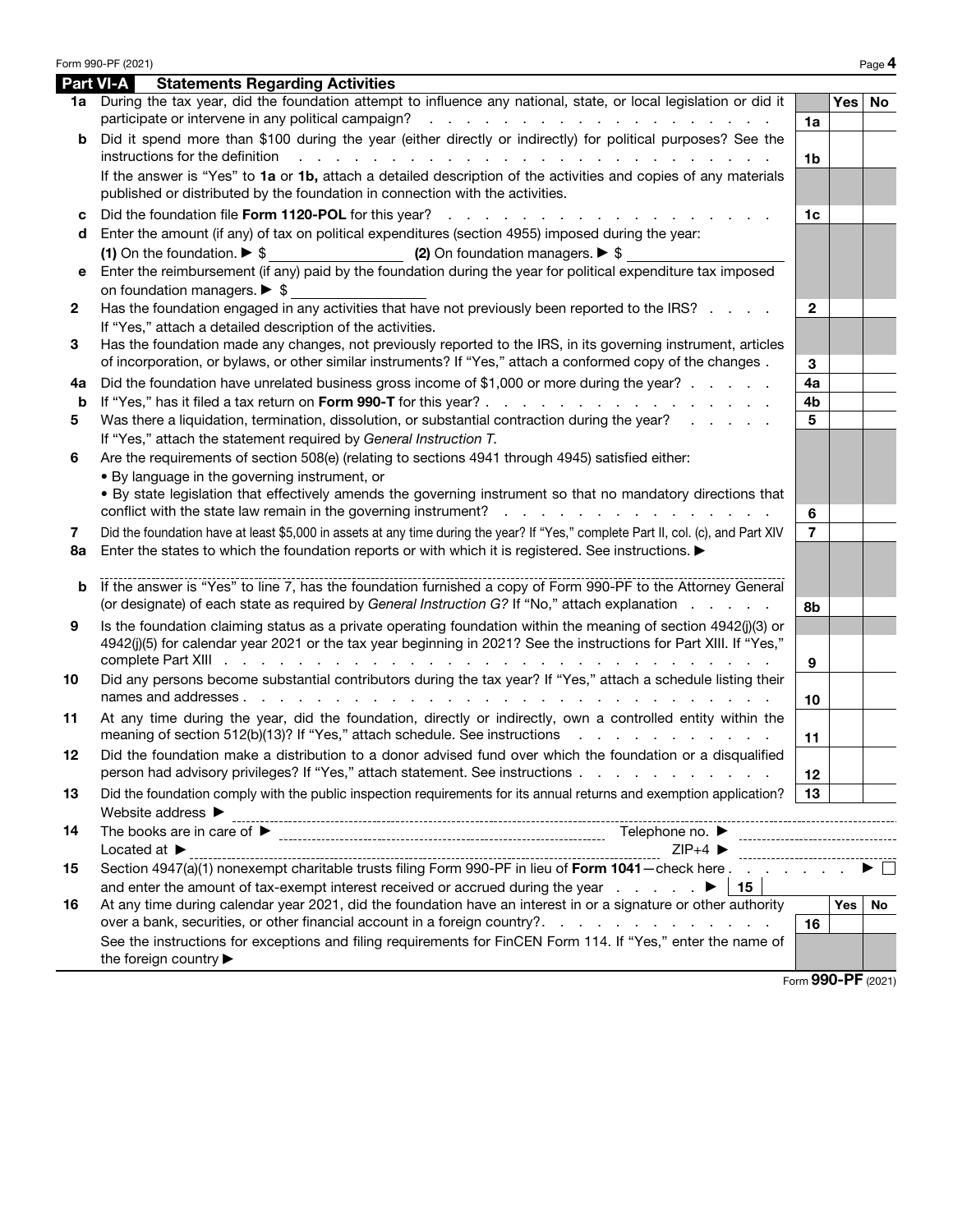|    | Form 990-PF (2021)                                                                                                                                                                                                                   |                          |            | Page 5    |
|----|--------------------------------------------------------------------------------------------------------------------------------------------------------------------------------------------------------------------------------------|--------------------------|------------|-----------|
|    | <b>Part VI-B</b><br>Statements Regarding Activities for Which Form 4720 May Be Required                                                                                                                                              |                          |            |           |
|    | File Form 4720 if any item is checked in the "Yes" column, unless an exception applies.                                                                                                                                              |                          | <b>Yes</b> | <b>No</b> |
| 1a | During the year, did the foundation (either directly or indirectly):                                                                                                                                                                 |                          |            |           |
|    | (1) Engage in the sale or exchange, or leasing of property with a disqualified person?                                                                                                                                               | 1a(1)                    |            |           |
|    | (2) Borrow money from, lend money to, or otherwise extend credit to (or accept it from) a disqualified                                                                                                                               |                          |            |           |
|    | person?                                                                                                                                                                                                                              | 1a(2)                    |            |           |
|    | (3) Furnish goods, services, or facilities to (or accept them from) a disqualified person?                                                                                                                                           | 1a(3)                    |            |           |
|    | (4) Pay compensation to, or pay or reimburse the expenses of, a disqualified person?<br>and the state of the state of                                                                                                                | 1a(4)                    |            |           |
|    | (5) Transfer any income or assets to a disqualified person (or make any of either available for the benefit or                                                                                                                       |                          |            |           |
|    |                                                                                                                                                                                                                                      | 1a(5)                    |            |           |
|    | (6) Agree to pay money or property to a government official? (Exception. Check "No" if the foundation<br>agreed to make a grant to or to employ the official for a period after termination of government service, if                |                          |            |           |
|    | terminating within 90 days.)                                                                                                                                                                                                         | 1a(6)                    |            |           |
| b  | If any answer is "Yes" to $1a(1)$ -(6), did any of the acts fail to qualify under the exceptions described in                                                                                                                        |                          |            |           |
|    | Regulations section 53.4941(d)-3 or in a current notice regarding disaster assistance? See instructions                                                                                                                              | 1b                       |            |           |
| C  | Organizations relying on a current notice regarding disaster assistance, check here                                                                                                                                                  |                          |            |           |
| d  | Did the foundation engage in a prior year in any of the acts described in 1a, other than excepted acts, that                                                                                                                         |                          |            |           |
|    | were not corrected before the first day of the tax year beginning in 2021?<br>and a straightful contract and a                                                                                                                       | 1 <sub>d</sub>           |            |           |
| 2  | Taxes on failure to distribute income (section 4942) (does not apply for years the foundation was a private<br>operating foundation defined in section 4942(j)(3) or 4942(j)(5)):                                                    |                          |            |           |
| a  | At the end of tax year 2021, did the foundation have any undistributed income (Part XII, lines 6d and 6e) for                                                                                                                        |                          |            |           |
|    | tax year(s) beginning before 2021?<br>$\mathcal{L}^{\text{max}}$<br>the contract of the contract of the contract of the contract of the contract of the contract of the contract of                                                  | 2a                       |            |           |
|    | If "Yes," list the years ▶ 20, 20, 20, 20, 20                                                                                                                                                                                        |                          |            |           |
| b  | Are there any years listed in 2a for which the foundation is not applying the provisions of section 4942(a)(2)<br>(relating to incorrect valuation of assets) to the year's undistributed income? (If applying section 4942(a)(2) to |                          |            |           |
|    | all years listed, answer "No" and attach statement-see instructions.)                                                                                                                                                                | 2 <sub>b</sub>           |            |           |
| C  | If the provisions of section $4942(a)(2)$ are being applied to any of the years listed in 2a, list the years here.<br>▶ 20 , 20 , 20 , 20 , 20 , 20                                                                                  |                          |            |           |
| За | Did the foundation hold more than a 2% direct or indirect interest in any business enterprise at any time                                                                                                                            |                          |            |           |
|    | during the year?                                                                                                                                                                                                                     | За                       |            |           |
| b  | If "Yes," did it have excess business holdings in 2021 as a result of (1) any purchase by the foundation or                                                                                                                          |                          |            |           |
|    | disqualified persons after May 26, 1969; (2) the lapse of the 5-year period (or longer period approved by the                                                                                                                        |                          |            |           |
|    | Commissioner under section 4943(c)(7)) to dispose of holdings acquired by gift or bequest; or (3) the lapse of                                                                                                                       |                          |            |           |
|    | the 10-, 15-, or 20-year first phase holding period? (Use Form 4720, Schedule C, to determine if the<br>foundation had excess business holdings in 2021.)                                                                            |                          |            |           |
|    |                                                                                                                                                                                                                                      | 3b                       |            |           |
| 4a | Did the foundation invest during the year any amount in a manner that would jeopardize its charitable purposes?                                                                                                                      | 4a                       |            |           |
| b  | Did the foundation make any investment in a prior year (but after December 31, 1969) that could jeopardize its<br>charitable purpose that had not been removed from jeopardy before the first day of the tax year beginning in 2021? |                          |            |           |
|    |                                                                                                                                                                                                                                      | 4b<br>Form 990-PF (2021) |            |           |
|    |                                                                                                                                                                                                                                      |                          |            |           |

| ۹<br>×<br>×<br>ł |  |
|------------------|--|
|------------------|--|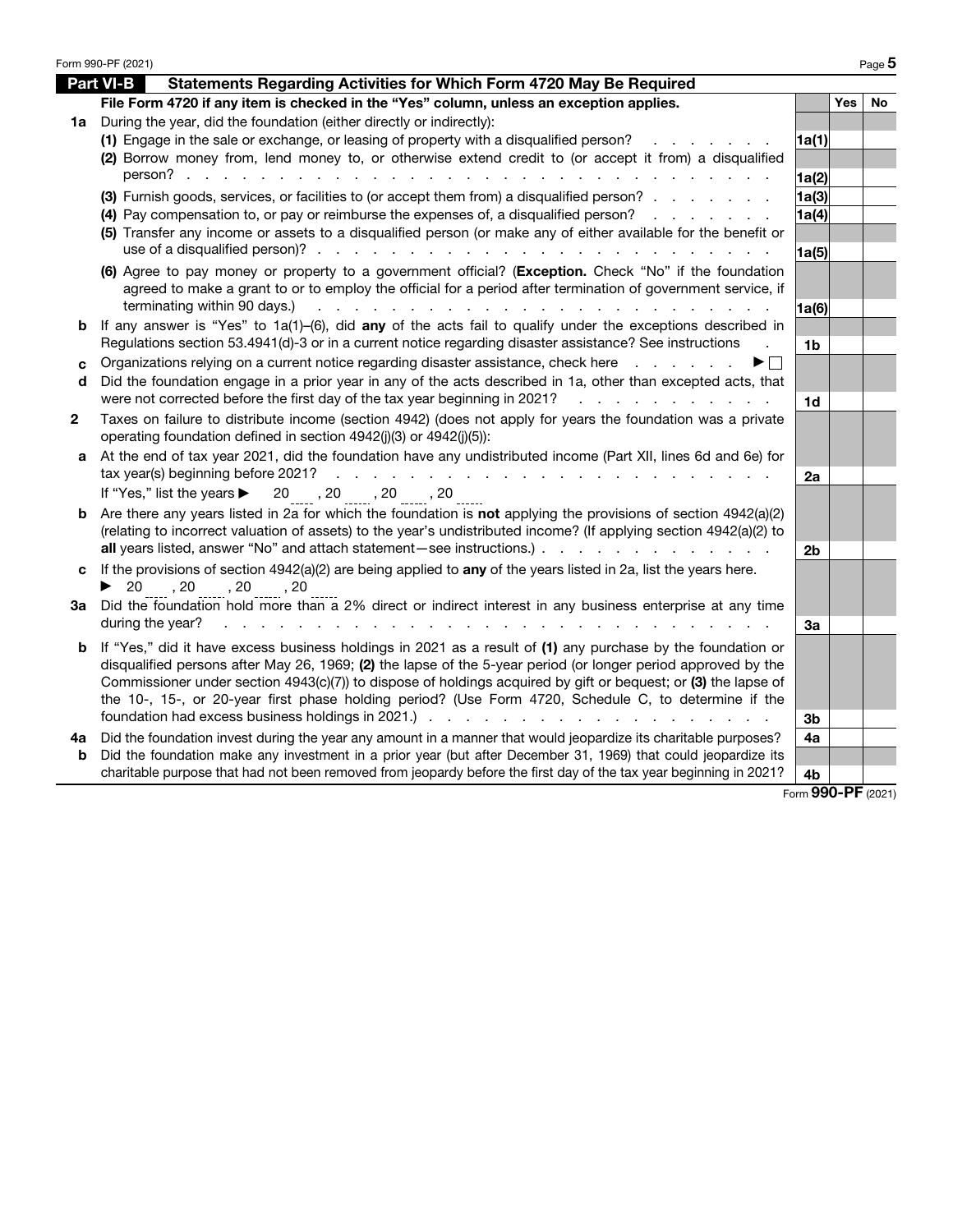|                 | Form 990-PF (2021)<br>Page 6                                                                                                                                 |                |            |           |  |  |
|-----------------|--------------------------------------------------------------------------------------------------------------------------------------------------------------|----------------|------------|-----------|--|--|
|                 | <b>Part VI-B</b><br>Statements Regarding Activities for Which Form 4720 May Be Required (continued)                                                          |                |            |           |  |  |
| 5а              | During the year, did the foundation pay or incur any amount to:                                                                                              |                | <b>Yes</b> | <b>No</b> |  |  |
|                 | (1) Carry on propaganda, or otherwise attempt to influence legislation (section 4945(e))?                                                                    | 5a(1)          |            |           |  |  |
|                 | (2) Influence the outcome of any specific public election (see section 4955); or to carry on, directly or                                                    |                |            |           |  |  |
|                 |                                                                                                                                                              | 5a(2)          |            |           |  |  |
|                 | (3) Provide a grant to an individual for travel, study, or other similar purposes?                                                                           | 5a(3)          |            |           |  |  |
|                 | (4) Provide a grant to an organization other than a charitable, etc., organization described in section 4945(d)                                              |                |            |           |  |  |
|                 | $(4)(A)?$ See instructions                                                                                                                                   | 5a(4)          |            |           |  |  |
|                 | (5) Provide for any purpose other than religious, charitable, scientific, literary, or educational purposes, or for                                          |                |            |           |  |  |
|                 |                                                                                                                                                              | 5a(5)          |            |           |  |  |
| b               | If any answer is "Yes" to 5a(1)-(5), did any of the transactions fail to qualify under the exceptions described                                              |                |            |           |  |  |
|                 | in Regulations section 53.4945 or in a current notice regarding disaster assistance? See instructions                                                        | 5 <sub>b</sub> |            |           |  |  |
| c               | Organizations relying on a current notice regarding disaster assistance, check here<br>and a state of the state of<br>▶ │ │                                  |                |            |           |  |  |
| d               | If the answer is "Yes" to question 5a(4), does the foundation claim exemption from the tax because it                                                        |                |            |           |  |  |
|                 | maintained expenditure responsibility for the grant?.                                                                                                        | 5d             |            |           |  |  |
|                 | If "Yes," attach the statement required by Regulations section 53.4945-5(d).                                                                                 |                |            |           |  |  |
| 6а              | Did the foundation, during the year, receive any funds, directly or indirectly, to pay premiums on a personal                                                |                |            |           |  |  |
|                 | benefit contract?                                                                                                                                            | 6а             |            |           |  |  |
| b               | Did the foundation, during the year, pay premiums, directly or indirectly, on a personal benefit contract?                                                   | 6b             |            |           |  |  |
|                 | If "Yes" to 6b, file Form 8870.                                                                                                                              |                |            |           |  |  |
| 7a              | At any time during the tax year, was the foundation a party to a prohibited tax shelter transaction?                                                         | 7a             |            |           |  |  |
| b               | If "Yes," did the foundation receive any proceeds or have any net income attributable to the transaction? .                                                  | 7b             |            |           |  |  |
| 8               | Is the foundation subject to the section 4960 tax on payment(s) of more than \$1,000,000 in remuneration or<br>excess parachute payment(s) during the year?. |                |            |           |  |  |
|                 | the contract of the contract of the contract of                                                                                                              | 8              |            |           |  |  |
| <b>Part VII</b> | Information About Officers, Directors, Trustees, Foundation Managers, Highly Paid Employees,                                                                 |                |            |           |  |  |
| 1.              | and Contractors<br>List all officers, directors, trustees, and foundation managers and their compensation. See instructions.                                 |                |            |           |  |  |
|                 | $\mu$ Title and average $\mu$ of Componentian<br>(d) Contributions to                                                                                        |                |            |           |  |  |

| (a) Name and address | (b) Title, and average<br>hours per week<br>devoted to position | (c) Compensation<br>(If not paid,<br>enter -0-) | (d) Contributions to<br>employee benefit plans<br>and deferred compensation | (e) Expense account,<br>other allowances |
|----------------------|-----------------------------------------------------------------|-------------------------------------------------|-----------------------------------------------------------------------------|------------------------------------------|
|                      |                                                                 |                                                 |                                                                             |                                          |
|                      |                                                                 |                                                 |                                                                             |                                          |
|                      |                                                                 |                                                 |                                                                             |                                          |
|                      |                                                                 |                                                 |                                                                             |                                          |

## 2 Compensation of five highest-paid employees (other than those included on line 1—see instructions). If none, enter "NONE."

| (a) Name and address of each employee paid more than \$50,000 | (b) Title, and average<br>hours per week<br>devoted to position                                      | (c) Compensation | (d) Contributions to<br>compensation | employee benefit (e) Expense account,<br>plans and deferred other allowances |
|---------------------------------------------------------------|------------------------------------------------------------------------------------------------------|------------------|--------------------------------------|------------------------------------------------------------------------------|
|                                                               |                                                                                                      |                  |                                      |                                                                              |
|                                                               |                                                                                                      |                  |                                      |                                                                              |
|                                                               |                                                                                                      |                  |                                      |                                                                              |
|                                                               |                                                                                                      |                  |                                      |                                                                              |
|                                                               |                                                                                                      |                  |                                      |                                                                              |
| Total number of other employees paid over \$50,000            | $\blacktriangleright$ . The set of the set of the set of the set of the set of $\blacktriangleright$ |                  |                                      |                                                                              |
|                                                               |                                                                                                      |                  |                                      | Form 990-PF (2021)                                                           |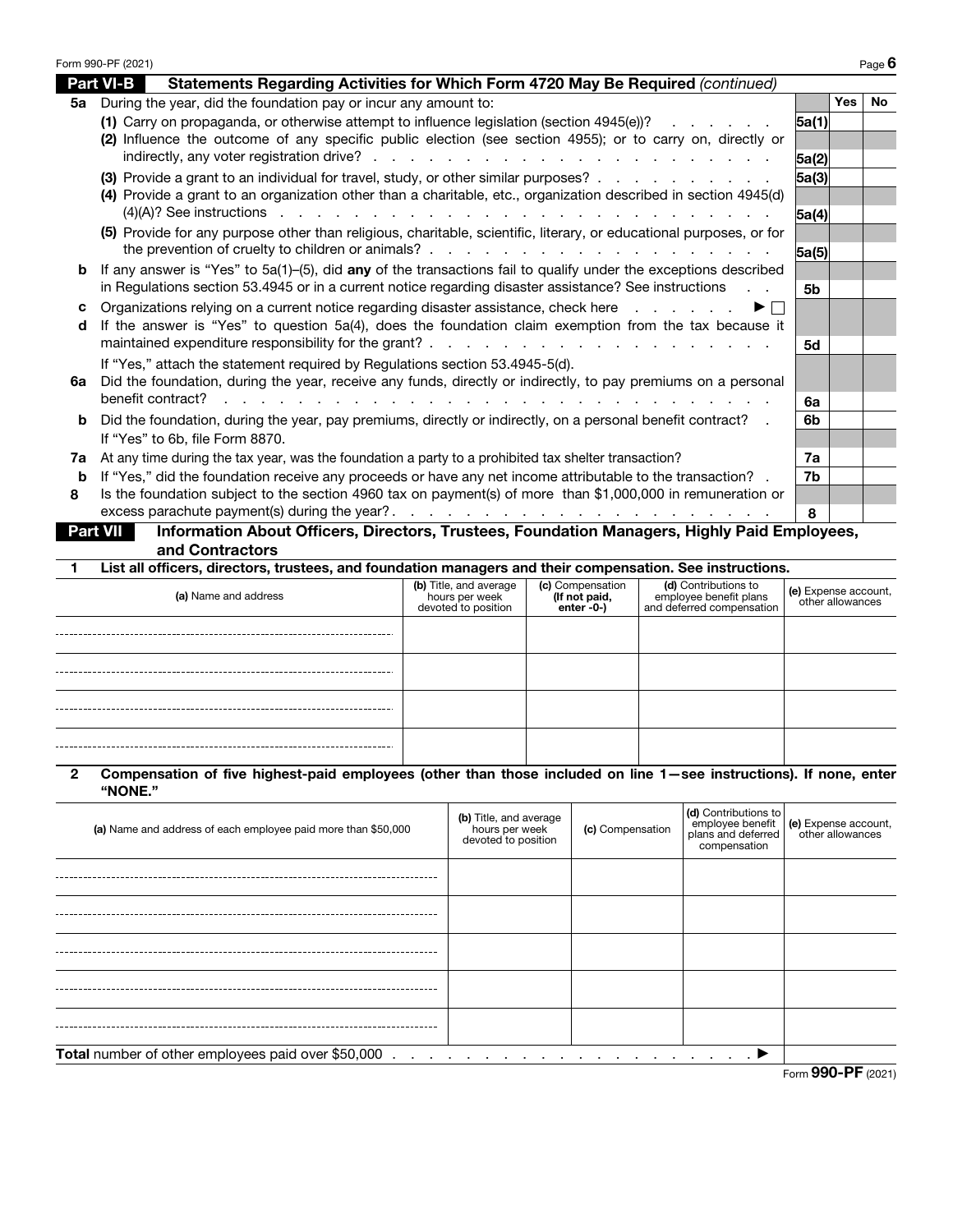|   | Form 990-PF (2021) |                                                                                                                                                                                                                                                           | Page 7             |
|---|--------------------|-----------------------------------------------------------------------------------------------------------------------------------------------------------------------------------------------------------------------------------------------------------|--------------------|
|   | <b>Part VII</b>    | Information About Officers, Directors, Trustees, Foundation Managers, Highly Paid Employees,<br>and Contractors (continued)                                                                                                                               |                    |
| 3 |                    | Five highest-paid independent contractors for professional services. See instructions. If none, enter "NONE."                                                                                                                                             |                    |
|   |                    | (a) Name and address of each person paid more than \$50,000<br>(b) Type of service                                                                                                                                                                        | (c) Compensation   |
|   |                    |                                                                                                                                                                                                                                                           |                    |
|   |                    |                                                                                                                                                                                                                                                           |                    |
|   |                    |                                                                                                                                                                                                                                                           |                    |
|   |                    |                                                                                                                                                                                                                                                           |                    |
|   |                    |                                                                                                                                                                                                                                                           |                    |
|   |                    |                                                                                                                                                                                                                                                           |                    |
|   |                    |                                                                                                                                                                                                                                                           |                    |
|   |                    |                                                                                                                                                                                                                                                           |                    |
|   |                    |                                                                                                                                                                                                                                                           |                    |
|   |                    | Total number of others receiving over \$50,000 for professional services<br>and a series of the contract of the contract of                                                                                                                               |                    |
|   | <b>Part VIII-A</b> | <b>Summary of Direct Charitable Activities</b>                                                                                                                                                                                                            |                    |
|   |                    | List the foundation's four largest direct charitable activities during the tax year. Include relevant statistical information such as the number of<br>organizations and other beneficiaries served, conferences convened, research papers produced, etc. | Expenses           |
| 1 |                    |                                                                                                                                                                                                                                                           |                    |
|   |                    |                                                                                                                                                                                                                                                           |                    |
|   |                    |                                                                                                                                                                                                                                                           |                    |
| 2 |                    |                                                                                                                                                                                                                                                           |                    |
|   |                    |                                                                                                                                                                                                                                                           |                    |
|   |                    |                                                                                                                                                                                                                                                           |                    |
| 3 |                    |                                                                                                                                                                                                                                                           |                    |
|   |                    |                                                                                                                                                                                                                                                           |                    |
| 4 |                    |                                                                                                                                                                                                                                                           |                    |
|   |                    |                                                                                                                                                                                                                                                           |                    |
|   |                    |                                                                                                                                                                                                                                                           |                    |
|   | <b>Part VIII-B</b> | <b>Summary of Program-Related Investments (see instructions)</b>                                                                                                                                                                                          |                    |
|   |                    | Describe the two largest program-related investments made by the foundation during the tax year on lines 1 and 2.                                                                                                                                         | Amount             |
| 1 |                    |                                                                                                                                                                                                                                                           |                    |
|   |                    |                                                                                                                                                                                                                                                           |                    |
|   |                    |                                                                                                                                                                                                                                                           |                    |
| 2 |                    |                                                                                                                                                                                                                                                           |                    |
|   |                    |                                                                                                                                                                                                                                                           |                    |
|   |                    | All other program-related investments. See instructions.                                                                                                                                                                                                  |                    |
| 3 |                    |                                                                                                                                                                                                                                                           |                    |
|   |                    |                                                                                                                                                                                                                                                           |                    |
|   |                    |                                                                                                                                                                                                                                                           |                    |
|   |                    | Total. Add lines 1 through 3<br>$\cdot$<br>the company of the company<br>$\sim$                                                                                                                                                                           |                    |
|   |                    |                                                                                                                                                                                                                                                           | Form 990-PF (2021) |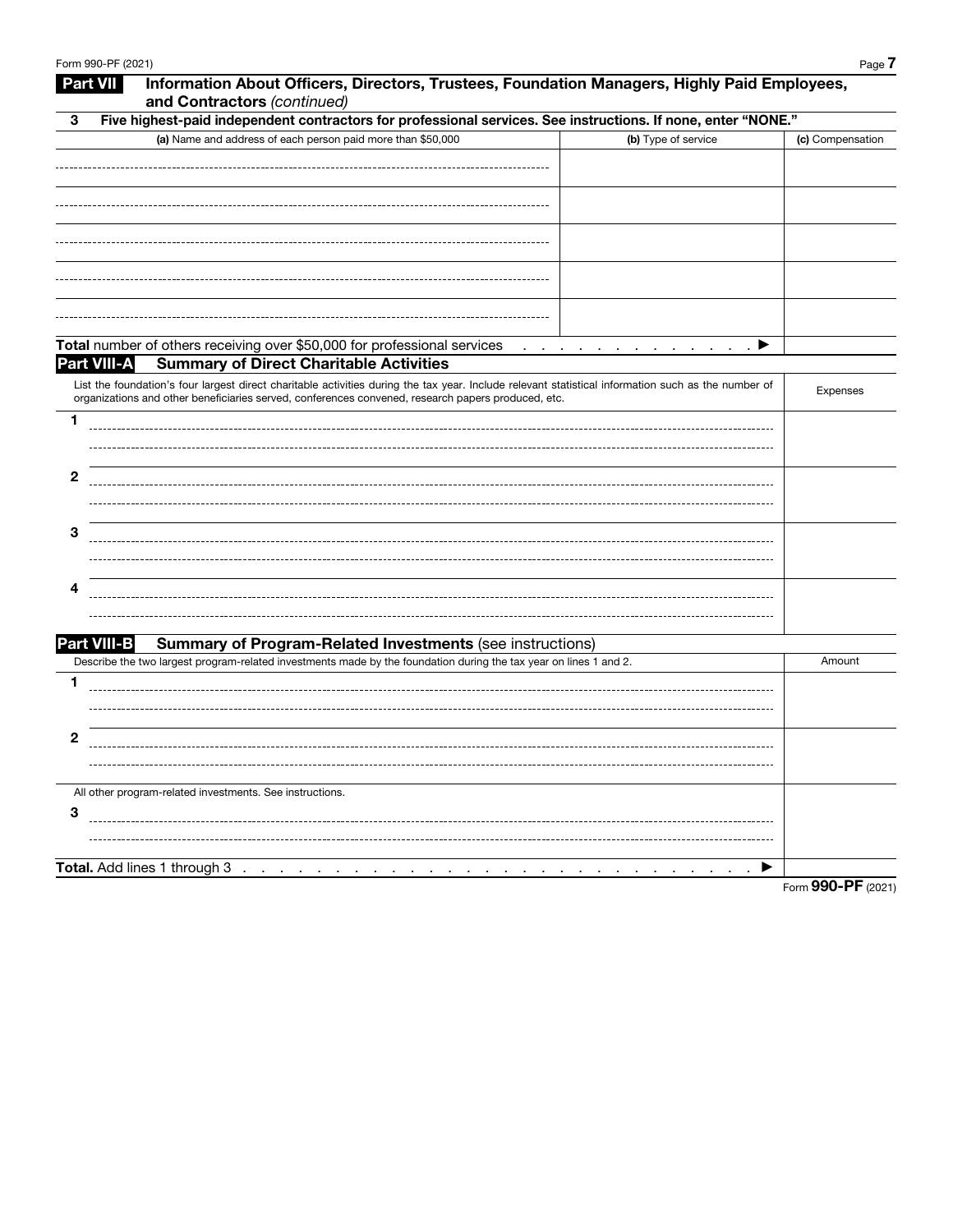| <b>Part IX</b><br>Minimum Investment Return (All domestic foundations must complete this part. Foreign foundations,<br>see instructions.)<br>Fair market value of assets not used (or held for use) directly in carrying out charitable, etc.,<br>1<br>purposes:<br>1a<br>a<br>Average of monthly cash balances<br>and a series of the contract of the contract of the contract of the contract of<br>1b<br>b<br>1c<br>c<br>1d<br>Total (add lines 1a, b, and c)<br>and a series of the contract of the contract of the contract of the contract of<br>d<br>Reduction claimed for blockage or other factors reported on lines 1a and<br>е<br>1c (attach detailed explanation). $\therefore$ $\therefore$ $\therefore$ $\therefore$ $\therefore$ $\therefore$ $\therefore$ $\therefore$ $\therefore$ $\therefore$ $\therefore$ $\therefore$ $\therefore$ $\therefore$ $\therefore$ $\therefore$ $\therefore$ $\therefore$ $\therefore$ $\therefore$ $\therefore$ $\therefore$ $\therefore$ $\therefore$ $\therefore$ $\therefore$ $\therefore$ $\therefore$ $\therefore$ $\therefore$ $\therefore$<br>1e<br>$\mathbf{2}$<br>2<br>3<br>3<br>Cash deemed held for charitable activities. Enter 1.5% (0.015) of line 3 (for greater amount, see<br>4<br>4<br>5<br>Net value of noncharitable-use assets. Subtract line 4 from line 3 and the state of noncharitable-use assets.<br>5<br>6<br>Minimum investment return. Enter 5% (0.05) of line 5.<br>6<br>Distributable Amount (see instructions) (Section 4942(j)(3) and (j)(5) private operating foundations<br>Part X<br>and certain foreign organizations, check here ► □ and do not complete this part.)<br>Minimum investment return from Part IX, line 6<br>$\mathbf{1}$<br>1<br>and the contract of the contract of the contract of the<br>Tax on investment income for 2021 from Part V, line 5 $\ldots$ $\ldots$ $\ldots$<br>2a<br>2a<br>Income tax for 2021. (This does not include the tax from Part V.) $\ldots$<br>2 <sub>b</sub><br>b<br>Add lines 2a and 2b<br><u>. A series and a series and a series and a series and a series and</u><br>2c<br>C<br>Distributable amount before adjustments. Subtract line 2c from line 1<br>3<br>3<br>$\overline{\mathbf{4}}$<br>Recoveries of amounts treated as qualifying distributions enteries and annual set of amounts treated as qualifying distributions<br>4<br>5<br>Add lines 3 and 4 research research research research research research research research research research research research research research research research research research research research research research resear<br>5<br>6<br>6<br>Distributable amount as adjusted. Subtract line 6 from line 5. Enter here and on Part XII,<br>7<br>$\overline{7}$<br><b>Part XI</b> Qualifying Distributions (see instructions)<br>Amounts paid (including administrative expenses) to accomplish charitable, etc., purposes:<br>1.<br>Expenses, contributions, gifts, etc.—total from Part I, column (d), line 26<br>1a<br>a<br>1b<br>b<br>Amounts paid to acquire assets used (or held for use) directly in carrying out charitable, etc.,<br>2<br>$\overline{2}$<br>Amounts set aside for specific charitable projects that satisfy the:<br>3<br>За<br>a<br>3b<br>b<br>$\overline{4}$<br><b>Qualifying distributions.</b> Add lines 1a through 3b. Enter here and on Part XII, line 4.<br>4<br>$\sim$ $\sim$ | Form 990-PF (2021) | Page 8 |
|--------------------------------------------------------------------------------------------------------------------------------------------------------------------------------------------------------------------------------------------------------------------------------------------------------------------------------------------------------------------------------------------------------------------------------------------------------------------------------------------------------------------------------------------------------------------------------------------------------------------------------------------------------------------------------------------------------------------------------------------------------------------------------------------------------------------------------------------------------------------------------------------------------------------------------------------------------------------------------------------------------------------------------------------------------------------------------------------------------------------------------------------------------------------------------------------------------------------------------------------------------------------------------------------------------------------------------------------------------------------------------------------------------------------------------------------------------------------------------------------------------------------------------------------------------------------------------------------------------------------------------------------------------------------------------------------------------------------------------------------------------------------------------------------------------------------------------------------------------------------------------------------------------------------------------------------------------------------------------------------------------------------------------------------------------------------------------------------------------------------------------------------------------------------------------------------------------------------------------------------------------------------------------------------------------------------------------------------------------------------------------------------------------------------------------------------------------------------------------------------------------------------------------------------------------------------------------------------------------------------------------------------------------------------------------------------------------------------------------------------------------------------------------------------------------------------------------------------------------------------------------------------------------------------------------------------------------------------------------------------------------------------------------------------------------------------------------------------------------------------------------------------------------------------------------------------------------------------------------------------------------------------------------------------------------------------------------------------------------------------------------------------------|--------------------|--------|
|                                                                                                                                                                                                                                                                                                                                                                                                                                                                                                                                                                                                                                                                                                                                                                                                                                                                                                                                                                                                                                                                                                                                                                                                                                                                                                                                                                                                                                                                                                                                                                                                                                                                                                                                                                                                                                                                                                                                                                                                                                                                                                                                                                                                                                                                                                                                                                                                                                                                                                                                                                                                                                                                                                                                                                                                                                                                                                                                                                                                                                                                                                                                                                                                                                                                                                                                                                                                  |                    |        |
|                                                                                                                                                                                                                                                                                                                                                                                                                                                                                                                                                                                                                                                                                                                                                                                                                                                                                                                                                                                                                                                                                                                                                                                                                                                                                                                                                                                                                                                                                                                                                                                                                                                                                                                                                                                                                                                                                                                                                                                                                                                                                                                                                                                                                                                                                                                                                                                                                                                                                                                                                                                                                                                                                                                                                                                                                                                                                                                                                                                                                                                                                                                                                                                                                                                                                                                                                                                                  |                    |        |
|                                                                                                                                                                                                                                                                                                                                                                                                                                                                                                                                                                                                                                                                                                                                                                                                                                                                                                                                                                                                                                                                                                                                                                                                                                                                                                                                                                                                                                                                                                                                                                                                                                                                                                                                                                                                                                                                                                                                                                                                                                                                                                                                                                                                                                                                                                                                                                                                                                                                                                                                                                                                                                                                                                                                                                                                                                                                                                                                                                                                                                                                                                                                                                                                                                                                                                                                                                                                  |                    |        |
|                                                                                                                                                                                                                                                                                                                                                                                                                                                                                                                                                                                                                                                                                                                                                                                                                                                                                                                                                                                                                                                                                                                                                                                                                                                                                                                                                                                                                                                                                                                                                                                                                                                                                                                                                                                                                                                                                                                                                                                                                                                                                                                                                                                                                                                                                                                                                                                                                                                                                                                                                                                                                                                                                                                                                                                                                                                                                                                                                                                                                                                                                                                                                                                                                                                                                                                                                                                                  |                    |        |
|                                                                                                                                                                                                                                                                                                                                                                                                                                                                                                                                                                                                                                                                                                                                                                                                                                                                                                                                                                                                                                                                                                                                                                                                                                                                                                                                                                                                                                                                                                                                                                                                                                                                                                                                                                                                                                                                                                                                                                                                                                                                                                                                                                                                                                                                                                                                                                                                                                                                                                                                                                                                                                                                                                                                                                                                                                                                                                                                                                                                                                                                                                                                                                                                                                                                                                                                                                                                  |                    |        |
|                                                                                                                                                                                                                                                                                                                                                                                                                                                                                                                                                                                                                                                                                                                                                                                                                                                                                                                                                                                                                                                                                                                                                                                                                                                                                                                                                                                                                                                                                                                                                                                                                                                                                                                                                                                                                                                                                                                                                                                                                                                                                                                                                                                                                                                                                                                                                                                                                                                                                                                                                                                                                                                                                                                                                                                                                                                                                                                                                                                                                                                                                                                                                                                                                                                                                                                                                                                                  |                    |        |
|                                                                                                                                                                                                                                                                                                                                                                                                                                                                                                                                                                                                                                                                                                                                                                                                                                                                                                                                                                                                                                                                                                                                                                                                                                                                                                                                                                                                                                                                                                                                                                                                                                                                                                                                                                                                                                                                                                                                                                                                                                                                                                                                                                                                                                                                                                                                                                                                                                                                                                                                                                                                                                                                                                                                                                                                                                                                                                                                                                                                                                                                                                                                                                                                                                                                                                                                                                                                  |                    |        |
|                                                                                                                                                                                                                                                                                                                                                                                                                                                                                                                                                                                                                                                                                                                                                                                                                                                                                                                                                                                                                                                                                                                                                                                                                                                                                                                                                                                                                                                                                                                                                                                                                                                                                                                                                                                                                                                                                                                                                                                                                                                                                                                                                                                                                                                                                                                                                                                                                                                                                                                                                                                                                                                                                                                                                                                                                                                                                                                                                                                                                                                                                                                                                                                                                                                                                                                                                                                                  |                    |        |
|                                                                                                                                                                                                                                                                                                                                                                                                                                                                                                                                                                                                                                                                                                                                                                                                                                                                                                                                                                                                                                                                                                                                                                                                                                                                                                                                                                                                                                                                                                                                                                                                                                                                                                                                                                                                                                                                                                                                                                                                                                                                                                                                                                                                                                                                                                                                                                                                                                                                                                                                                                                                                                                                                                                                                                                                                                                                                                                                                                                                                                                                                                                                                                                                                                                                                                                                                                                                  |                    |        |
|                                                                                                                                                                                                                                                                                                                                                                                                                                                                                                                                                                                                                                                                                                                                                                                                                                                                                                                                                                                                                                                                                                                                                                                                                                                                                                                                                                                                                                                                                                                                                                                                                                                                                                                                                                                                                                                                                                                                                                                                                                                                                                                                                                                                                                                                                                                                                                                                                                                                                                                                                                                                                                                                                                                                                                                                                                                                                                                                                                                                                                                                                                                                                                                                                                                                                                                                                                                                  |                    |        |
|                                                                                                                                                                                                                                                                                                                                                                                                                                                                                                                                                                                                                                                                                                                                                                                                                                                                                                                                                                                                                                                                                                                                                                                                                                                                                                                                                                                                                                                                                                                                                                                                                                                                                                                                                                                                                                                                                                                                                                                                                                                                                                                                                                                                                                                                                                                                                                                                                                                                                                                                                                                                                                                                                                                                                                                                                                                                                                                                                                                                                                                                                                                                                                                                                                                                                                                                                                                                  |                    |        |
|                                                                                                                                                                                                                                                                                                                                                                                                                                                                                                                                                                                                                                                                                                                                                                                                                                                                                                                                                                                                                                                                                                                                                                                                                                                                                                                                                                                                                                                                                                                                                                                                                                                                                                                                                                                                                                                                                                                                                                                                                                                                                                                                                                                                                                                                                                                                                                                                                                                                                                                                                                                                                                                                                                                                                                                                                                                                                                                                                                                                                                                                                                                                                                                                                                                                                                                                                                                                  |                    |        |
|                                                                                                                                                                                                                                                                                                                                                                                                                                                                                                                                                                                                                                                                                                                                                                                                                                                                                                                                                                                                                                                                                                                                                                                                                                                                                                                                                                                                                                                                                                                                                                                                                                                                                                                                                                                                                                                                                                                                                                                                                                                                                                                                                                                                                                                                                                                                                                                                                                                                                                                                                                                                                                                                                                                                                                                                                                                                                                                                                                                                                                                                                                                                                                                                                                                                                                                                                                                                  |                    |        |
|                                                                                                                                                                                                                                                                                                                                                                                                                                                                                                                                                                                                                                                                                                                                                                                                                                                                                                                                                                                                                                                                                                                                                                                                                                                                                                                                                                                                                                                                                                                                                                                                                                                                                                                                                                                                                                                                                                                                                                                                                                                                                                                                                                                                                                                                                                                                                                                                                                                                                                                                                                                                                                                                                                                                                                                                                                                                                                                                                                                                                                                                                                                                                                                                                                                                                                                                                                                                  |                    |        |
|                                                                                                                                                                                                                                                                                                                                                                                                                                                                                                                                                                                                                                                                                                                                                                                                                                                                                                                                                                                                                                                                                                                                                                                                                                                                                                                                                                                                                                                                                                                                                                                                                                                                                                                                                                                                                                                                                                                                                                                                                                                                                                                                                                                                                                                                                                                                                                                                                                                                                                                                                                                                                                                                                                                                                                                                                                                                                                                                                                                                                                                                                                                                                                                                                                                                                                                                                                                                  |                    |        |
|                                                                                                                                                                                                                                                                                                                                                                                                                                                                                                                                                                                                                                                                                                                                                                                                                                                                                                                                                                                                                                                                                                                                                                                                                                                                                                                                                                                                                                                                                                                                                                                                                                                                                                                                                                                                                                                                                                                                                                                                                                                                                                                                                                                                                                                                                                                                                                                                                                                                                                                                                                                                                                                                                                                                                                                                                                                                                                                                                                                                                                                                                                                                                                                                                                                                                                                                                                                                  |                    |        |
|                                                                                                                                                                                                                                                                                                                                                                                                                                                                                                                                                                                                                                                                                                                                                                                                                                                                                                                                                                                                                                                                                                                                                                                                                                                                                                                                                                                                                                                                                                                                                                                                                                                                                                                                                                                                                                                                                                                                                                                                                                                                                                                                                                                                                                                                                                                                                                                                                                                                                                                                                                                                                                                                                                                                                                                                                                                                                                                                                                                                                                                                                                                                                                                                                                                                                                                                                                                                  |                    |        |
|                                                                                                                                                                                                                                                                                                                                                                                                                                                                                                                                                                                                                                                                                                                                                                                                                                                                                                                                                                                                                                                                                                                                                                                                                                                                                                                                                                                                                                                                                                                                                                                                                                                                                                                                                                                                                                                                                                                                                                                                                                                                                                                                                                                                                                                                                                                                                                                                                                                                                                                                                                                                                                                                                                                                                                                                                                                                                                                                                                                                                                                                                                                                                                                                                                                                                                                                                                                                  |                    |        |
|                                                                                                                                                                                                                                                                                                                                                                                                                                                                                                                                                                                                                                                                                                                                                                                                                                                                                                                                                                                                                                                                                                                                                                                                                                                                                                                                                                                                                                                                                                                                                                                                                                                                                                                                                                                                                                                                                                                                                                                                                                                                                                                                                                                                                                                                                                                                                                                                                                                                                                                                                                                                                                                                                                                                                                                                                                                                                                                                                                                                                                                                                                                                                                                                                                                                                                                                                                                                  |                    |        |
|                                                                                                                                                                                                                                                                                                                                                                                                                                                                                                                                                                                                                                                                                                                                                                                                                                                                                                                                                                                                                                                                                                                                                                                                                                                                                                                                                                                                                                                                                                                                                                                                                                                                                                                                                                                                                                                                                                                                                                                                                                                                                                                                                                                                                                                                                                                                                                                                                                                                                                                                                                                                                                                                                                                                                                                                                                                                                                                                                                                                                                                                                                                                                                                                                                                                                                                                                                                                  |                    |        |
|                                                                                                                                                                                                                                                                                                                                                                                                                                                                                                                                                                                                                                                                                                                                                                                                                                                                                                                                                                                                                                                                                                                                                                                                                                                                                                                                                                                                                                                                                                                                                                                                                                                                                                                                                                                                                                                                                                                                                                                                                                                                                                                                                                                                                                                                                                                                                                                                                                                                                                                                                                                                                                                                                                                                                                                                                                                                                                                                                                                                                                                                                                                                                                                                                                                                                                                                                                                                  |                    |        |
|                                                                                                                                                                                                                                                                                                                                                                                                                                                                                                                                                                                                                                                                                                                                                                                                                                                                                                                                                                                                                                                                                                                                                                                                                                                                                                                                                                                                                                                                                                                                                                                                                                                                                                                                                                                                                                                                                                                                                                                                                                                                                                                                                                                                                                                                                                                                                                                                                                                                                                                                                                                                                                                                                                                                                                                                                                                                                                                                                                                                                                                                                                                                                                                                                                                                                                                                                                                                  |                    |        |
|                                                                                                                                                                                                                                                                                                                                                                                                                                                                                                                                                                                                                                                                                                                                                                                                                                                                                                                                                                                                                                                                                                                                                                                                                                                                                                                                                                                                                                                                                                                                                                                                                                                                                                                                                                                                                                                                                                                                                                                                                                                                                                                                                                                                                                                                                                                                                                                                                                                                                                                                                                                                                                                                                                                                                                                                                                                                                                                                                                                                                                                                                                                                                                                                                                                                                                                                                                                                  |                    |        |
|                                                                                                                                                                                                                                                                                                                                                                                                                                                                                                                                                                                                                                                                                                                                                                                                                                                                                                                                                                                                                                                                                                                                                                                                                                                                                                                                                                                                                                                                                                                                                                                                                                                                                                                                                                                                                                                                                                                                                                                                                                                                                                                                                                                                                                                                                                                                                                                                                                                                                                                                                                                                                                                                                                                                                                                                                                                                                                                                                                                                                                                                                                                                                                                                                                                                                                                                                                                                  |                    |        |
|                                                                                                                                                                                                                                                                                                                                                                                                                                                                                                                                                                                                                                                                                                                                                                                                                                                                                                                                                                                                                                                                                                                                                                                                                                                                                                                                                                                                                                                                                                                                                                                                                                                                                                                                                                                                                                                                                                                                                                                                                                                                                                                                                                                                                                                                                                                                                                                                                                                                                                                                                                                                                                                                                                                                                                                                                                                                                                                                                                                                                                                                                                                                                                                                                                                                                                                                                                                                  |                    |        |
|                                                                                                                                                                                                                                                                                                                                                                                                                                                                                                                                                                                                                                                                                                                                                                                                                                                                                                                                                                                                                                                                                                                                                                                                                                                                                                                                                                                                                                                                                                                                                                                                                                                                                                                                                                                                                                                                                                                                                                                                                                                                                                                                                                                                                                                                                                                                                                                                                                                                                                                                                                                                                                                                                                                                                                                                                                                                                                                                                                                                                                                                                                                                                                                                                                                                                                                                                                                                  |                    |        |
|                                                                                                                                                                                                                                                                                                                                                                                                                                                                                                                                                                                                                                                                                                                                                                                                                                                                                                                                                                                                                                                                                                                                                                                                                                                                                                                                                                                                                                                                                                                                                                                                                                                                                                                                                                                                                                                                                                                                                                                                                                                                                                                                                                                                                                                                                                                                                                                                                                                                                                                                                                                                                                                                                                                                                                                                                                                                                                                                                                                                                                                                                                                                                                                                                                                                                                                                                                                                  |                    |        |
|                                                                                                                                                                                                                                                                                                                                                                                                                                                                                                                                                                                                                                                                                                                                                                                                                                                                                                                                                                                                                                                                                                                                                                                                                                                                                                                                                                                                                                                                                                                                                                                                                                                                                                                                                                                                                                                                                                                                                                                                                                                                                                                                                                                                                                                                                                                                                                                                                                                                                                                                                                                                                                                                                                                                                                                                                                                                                                                                                                                                                                                                                                                                                                                                                                                                                                                                                                                                  |                    |        |
|                                                                                                                                                                                                                                                                                                                                                                                                                                                                                                                                                                                                                                                                                                                                                                                                                                                                                                                                                                                                                                                                                                                                                                                                                                                                                                                                                                                                                                                                                                                                                                                                                                                                                                                                                                                                                                                                                                                                                                                                                                                                                                                                                                                                                                                                                                                                                                                                                                                                                                                                                                                                                                                                                                                                                                                                                                                                                                                                                                                                                                                                                                                                                                                                                                                                                                                                                                                                  |                    |        |
|                                                                                                                                                                                                                                                                                                                                                                                                                                                                                                                                                                                                                                                                                                                                                                                                                                                                                                                                                                                                                                                                                                                                                                                                                                                                                                                                                                                                                                                                                                                                                                                                                                                                                                                                                                                                                                                                                                                                                                                                                                                                                                                                                                                                                                                                                                                                                                                                                                                                                                                                                                                                                                                                                                                                                                                                                                                                                                                                                                                                                                                                                                                                                                                                                                                                                                                                                                                                  |                    |        |
|                                                                                                                                                                                                                                                                                                                                                                                                                                                                                                                                                                                                                                                                                                                                                                                                                                                                                                                                                                                                                                                                                                                                                                                                                                                                                                                                                                                                                                                                                                                                                                                                                                                                                                                                                                                                                                                                                                                                                                                                                                                                                                                                                                                                                                                                                                                                                                                                                                                                                                                                                                                                                                                                                                                                                                                                                                                                                                                                                                                                                                                                                                                                                                                                                                                                                                                                                                                                  |                    |        |
|                                                                                                                                                                                                                                                                                                                                                                                                                                                                                                                                                                                                                                                                                                                                                                                                                                                                                                                                                                                                                                                                                                                                                                                                                                                                                                                                                                                                                                                                                                                                                                                                                                                                                                                                                                                                                                                                                                                                                                                                                                                                                                                                                                                                                                                                                                                                                                                                                                                                                                                                                                                                                                                                                                                                                                                                                                                                                                                                                                                                                                                                                                                                                                                                                                                                                                                                                                                                  |                    |        |
|                                                                                                                                                                                                                                                                                                                                                                                                                                                                                                                                                                                                                                                                                                                                                                                                                                                                                                                                                                                                                                                                                                                                                                                                                                                                                                                                                                                                                                                                                                                                                                                                                                                                                                                                                                                                                                                                                                                                                                                                                                                                                                                                                                                                                                                                                                                                                                                                                                                                                                                                                                                                                                                                                                                                                                                                                                                                                                                                                                                                                                                                                                                                                                                                                                                                                                                                                                                                  |                    |        |
|                                                                                                                                                                                                                                                                                                                                                                                                                                                                                                                                                                                                                                                                                                                                                                                                                                                                                                                                                                                                                                                                                                                                                                                                                                                                                                                                                                                                                                                                                                                                                                                                                                                                                                                                                                                                                                                                                                                                                                                                                                                                                                                                                                                                                                                                                                                                                                                                                                                                                                                                                                                                                                                                                                                                                                                                                                                                                                                                                                                                                                                                                                                                                                                                                                                                                                                                                                                                  |                    |        |
|                                                                                                                                                                                                                                                                                                                                                                                                                                                                                                                                                                                                                                                                                                                                                                                                                                                                                                                                                                                                                                                                                                                                                                                                                                                                                                                                                                                                                                                                                                                                                                                                                                                                                                                                                                                                                                                                                                                                                                                                                                                                                                                                                                                                                                                                                                                                                                                                                                                                                                                                                                                                                                                                                                                                                                                                                                                                                                                                                                                                                                                                                                                                                                                                                                                                                                                                                                                                  |                    |        |
|                                                                                                                                                                                                                                                                                                                                                                                                                                                                                                                                                                                                                                                                                                                                                                                                                                                                                                                                                                                                                                                                                                                                                                                                                                                                                                                                                                                                                                                                                                                                                                                                                                                                                                                                                                                                                                                                                                                                                                                                                                                                                                                                                                                                                                                                                                                                                                                                                                                                                                                                                                                                                                                                                                                                                                                                                                                                                                                                                                                                                                                                                                                                                                                                                                                                                                                                                                                                  |                    |        |
|                                                                                                                                                                                                                                                                                                                                                                                                                                                                                                                                                                                                                                                                                                                                                                                                                                                                                                                                                                                                                                                                                                                                                                                                                                                                                                                                                                                                                                                                                                                                                                                                                                                                                                                                                                                                                                                                                                                                                                                                                                                                                                                                                                                                                                                                                                                                                                                                                                                                                                                                                                                                                                                                                                                                                                                                                                                                                                                                                                                                                                                                                                                                                                                                                                                                                                                                                                                                  |                    |        |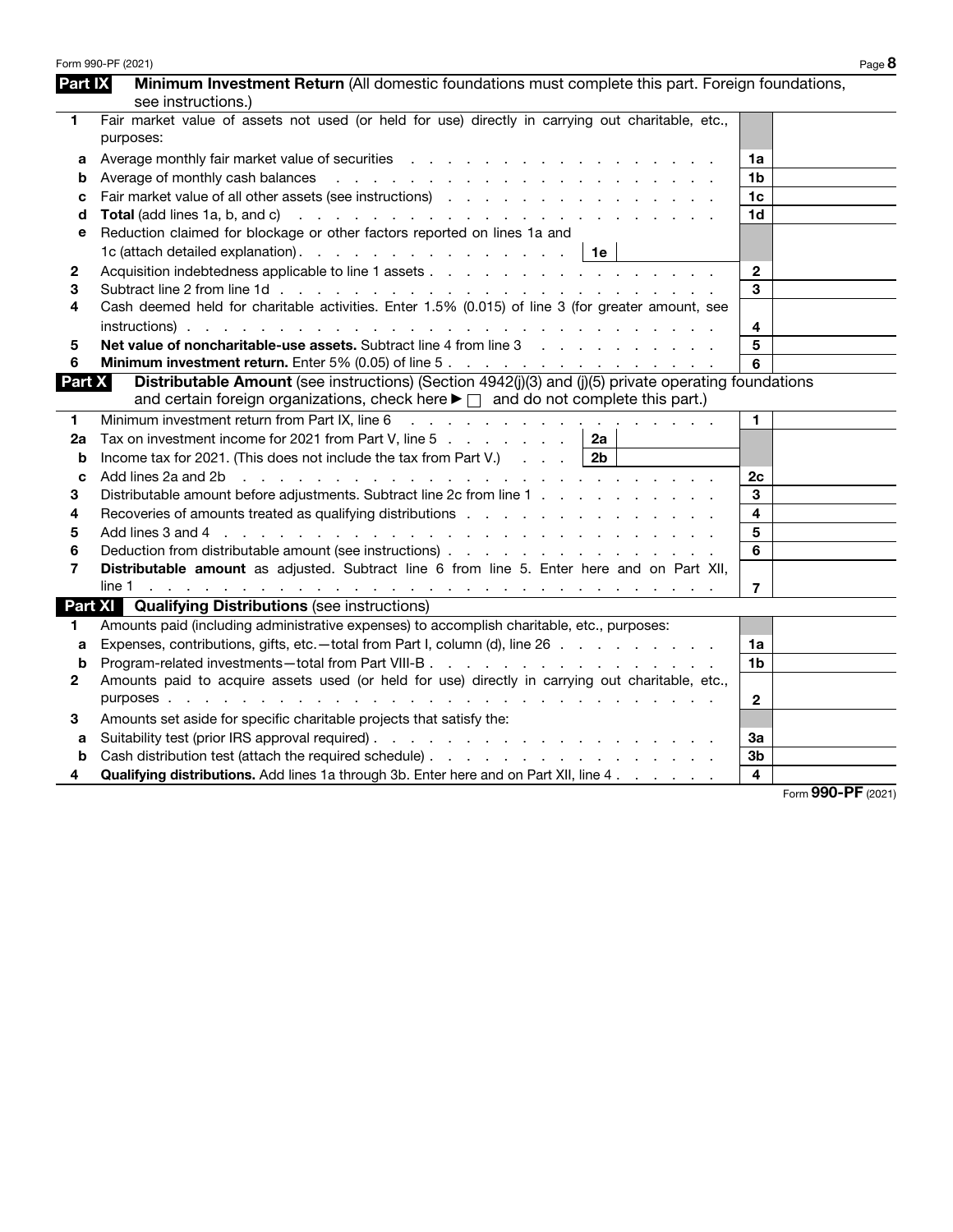| <b>Part XII</b> | <b>Undistributed Income</b> (see instructions)                                                                                                                                    |               |                            |             |             |
|-----------------|-----------------------------------------------------------------------------------------------------------------------------------------------------------------------------------|---------------|----------------------------|-------------|-------------|
|                 |                                                                                                                                                                                   | (a)<br>Corpus | (b)<br>Years prior to 2020 | (c)<br>2020 | (d)<br>2021 |
| 1               | Distributable amount for 2021 from Part X, line 7                                                                                                                                 |               |                            |             |             |
| $\mathbf{2}$    | Undistributed income, if any, as of the end of 2021:                                                                                                                              |               |                            |             |             |
| a               | Enter amount for 2020 only                                                                                                                                                        |               |                            |             |             |
| b               | Total for prior years: 20, 30, 20                                                                                                                                                 |               |                            |             |             |
| 3               | Excess distributions carryover, if any, to 2021:                                                                                                                                  |               |                            |             |             |
|                 |                                                                                                                                                                                   |               |                            |             |             |
| a               | From 2017                                                                                                                                                                         |               |                            |             |             |
| b               | the control of the control of the control of                                                                                                                                      |               |                            |             |             |
| c               | <u> 1980 - Johann Barbara, martxa a</u>                                                                                                                                           |               |                            |             |             |
| d               | From 2019 $\, \cdot \,$ $\, \cdot \,$ $\, \cdot \,$ $\, \cdot \,$ $\,$ $\,$ $\,$<br><u> 1989 - Johann Barbara, martxa a</u>                                                       |               |                            |             |             |
| е               | From 2020<br>and the company                                                                                                                                                      |               |                            |             |             |
| f               | Total of lines 3a through e                                                                                                                                                       |               |                            |             |             |
| 4               | Qualifying distributions for 2021 from Part XI,<br>line 4: $\triangleright$ \$                                                                                                    |               |                            |             |             |
| а               | Applied to 2020, but not more than line 2a.                                                                                                                                       |               |                            |             |             |
| b               | Applied to undistributed income of prior years<br>(Election required - see instructions)                                                                                          |               |                            |             |             |
| с               | Treated as distributions out of corpus (Election                                                                                                                                  |               |                            |             |             |
|                 | required-see instructions)                                                                                                                                                        |               |                            |             |             |
| d               | Applied to 2021 distributable amount<br>$\sim 100$ km s $^{-1}$                                                                                                                   |               |                            |             |             |
| е               | Remaining amount distributed out of corpus                                                                                                                                        |               |                            |             |             |
| 5               | Excess distributions carryover applied to 2021                                                                                                                                    |               |                            |             |             |
|                 | (If an amount appears in column (d), the same<br>amount must be shown in column (a).)                                                                                             |               |                            |             |             |
| 6               | Enter the net total of each column as<br>indicated below:                                                                                                                         |               |                            |             |             |
| а               | Corpus. Add lines 3f, 4c, and 4e. Subtract line 5                                                                                                                                 |               |                            |             |             |
| b               | Prior years' undistributed income. Subtract<br>line 4b from line 2b<br>and a strategic and a strategic                                                                            |               |                            |             |             |
| с               | Enter the amount of prior years' undistributed<br>income for which a notice of deficiency has<br>been issued, or on which the section 4942(a)<br>tax has been previously assessed |               |                            |             |             |
| d               | Subtract line 6c from line 6b. Taxable<br>amount-see instructions<br>and the contract of the con-                                                                                 |               |                            |             |             |
|                 | e Undistributed income for 2020. Subtract line                                                                                                                                    |               |                            |             |             |
|                 | 4a from line 2a. Taxable amount-see<br>instructions                                                                                                                               |               |                            |             |             |
| f               | Undistributed income for 2021. Subtract lines                                                                                                                                     |               |                            |             |             |
|                 | 4d and 5 from line 1. This amount must be<br>distributed in 2022                                                                                                                  |               |                            |             |             |
| 7               | Amounts treated as distributions out of corpus<br>to satisfy requirements imposed by section                                                                                      |               |                            |             |             |
|                 | 170(b)(1)(F) or 4942(g)(3) (Election may be<br>required - see instructions)                                                                                                       |               |                            |             |             |
| 8               | Excess distributions carryover from 2016 not                                                                                                                                      |               |                            |             |             |
| 9               | applied on line 5 or line 7 (see instructions).<br>Excess distributions carryover to 2022.                                                                                        |               |                            |             |             |
|                 | Subtract lines 7 and 8 from line 6a                                                                                                                                               |               |                            |             |             |
| 10              | Analysis of line 9:                                                                                                                                                               |               |                            |             |             |
| a               | Excess from 2017 $\ldots$ .<br>$\mathcal{L}_{\text{max}}$ and $\mathcal{L}_{\text{max}}$                                                                                          |               |                            |             |             |
| b               | Excess from 2018<br>and the control of the control of                                                                                                                             |               |                            |             |             |
| c               | Excess from $2019$ $\ldots$ $\ldots$<br>the control of the control of the control of                                                                                              |               |                            |             |             |
| d               | Excess from 2020 $\ldots$ $\ldots$<br><u> 1980 - Johann Barn, mars ann an t-</u>                                                                                                  |               |                            |             |             |
| е               | Excess from 2021 $\ldots$ .                                                                                                                                                       |               |                            |             |             |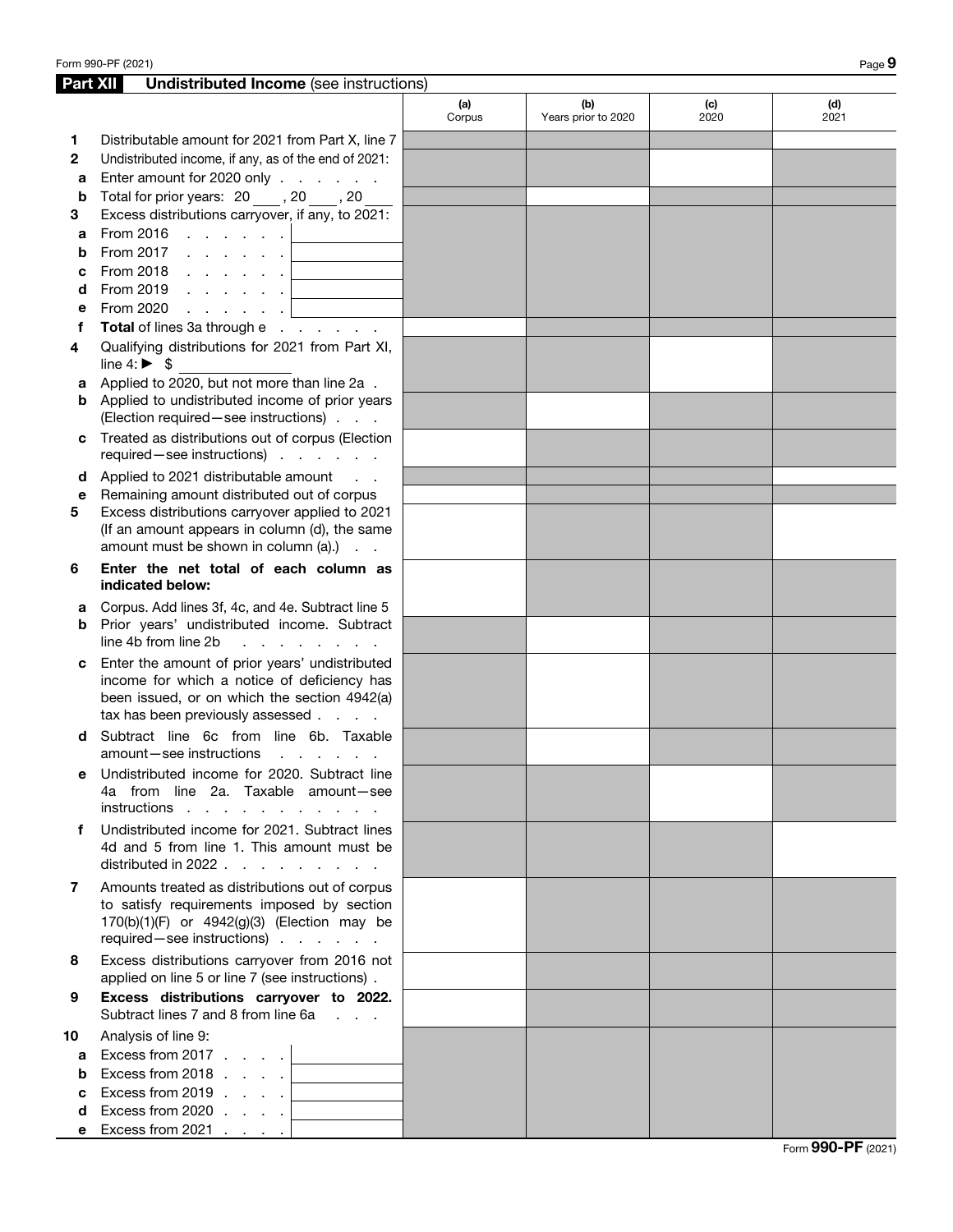|                  | Form 990-PF (2021)                                                                                                                                                                                                              |          |          |               |            | Page $10$                       |
|------------------|---------------------------------------------------------------------------------------------------------------------------------------------------------------------------------------------------------------------------------|----------|----------|---------------|------------|---------------------------------|
| <b>Part XIII</b> | <b>Private Operating Foundations (see instructions and Part VI-A, question 9)</b>                                                                                                                                               |          |          |               |            |                                 |
|                  | 1a If the foundation has received a ruling or determination letter that it is a private operating<br>foundation, and the ruling is effective for 2021, enter the date of the ruling $\ldots$                                    |          |          |               |            |                                 |
| b                | Check box to indicate whether the foundation is a private operating foundation described in section                                                                                                                             |          |          |               |            | 4942(j)(3) or $\Box$ 4942(j)(5) |
| 2a               | Enter the lesser of the adiusted net<br>income from Part I or the minimum                                                                                                                                                       | Tax year |          | Prior 3 years |            | (e) Total                       |
|                  | investment return from Part IX for                                                                                                                                                                                              | (a) 2021 | (b) 2020 | $(c)$ 2019    | $(d)$ 2018 |                                 |
|                  | each year listed $\ldots$                                                                                                                                                                                                       |          |          |               |            |                                 |
| b                | 85% (0.85) of line 2a<br>and the company of the com-                                                                                                                                                                            |          |          |               |            |                                 |
| c                | Qualifying distributions from Part XI,                                                                                                                                                                                          |          |          |               |            |                                 |
|                  | line 4, for each year listed $\ldots$ .                                                                                                                                                                                         |          |          |               |            |                                 |
| d                | Amounts included in line 2c not used directly<br>for active conduct of exempt activities                                                                                                                                        |          |          |               |            |                                 |
| е                | Qualifying distributions made directly                                                                                                                                                                                          |          |          |               |            |                                 |
|                  | for active conduct of exempt activities.                                                                                                                                                                                        |          |          |               |            |                                 |
|                  | Subtract line 2d from line 2c<br><b>Service</b>                                                                                                                                                                                 |          |          |               |            |                                 |
| 3                | Complete 3a, b, or c for the<br>alternative test relied upon:                                                                                                                                                                   |          |          |               |            |                                 |
| а                | "Assets" alternative test-enter:                                                                                                                                                                                                |          |          |               |            |                                 |
|                  | $(1)$ Value of all assets $\ldots$                                                                                                                                                                                              |          |          |               |            |                                 |
|                  | (2) Value of assets qualifying under<br>section $4942(j)(3)(B)(i)$                                                                                                                                                              |          |          |               |            |                                 |
| b                | "Endowment" alternative test-enter 2/3                                                                                                                                                                                          |          |          |               |            |                                 |
|                  | of minimum investment return shown in<br>Part IX, line 6, for each year listed<br>$\sim 10$ $\mu$                                                                                                                               |          |          |               |            |                                 |
| c                | "Support" alternative test-enter:                                                                                                                                                                                               |          |          |               |            |                                 |
|                  | (1) Total support other than gross<br>investment income<br>(interest,<br>dividends, rents, payments on<br>securities<br>loans<br>(section<br>$512(a)(5)$ , or royalties)                                                        |          |          |               |            |                                 |
|                  | (2) Support from general public<br>5 or more<br>exempt<br>and<br>organizations as provided in<br>section $4942(j)(3)(B)(iii)$                                                                                                   |          |          |               |            |                                 |
|                  | (3) Largest amount of support from<br>an exempt organization                                                                                                                                                                    |          |          |               |            |                                 |
|                  | (4) Gross investment income                                                                                                                                                                                                     |          |          |               |            |                                 |
| <b>Part XIV</b>  | Supplementary Information (Complete this part only if the foundation had \$5,000 or more in assets at                                                                                                                           |          |          |               |            |                                 |
|                  | any time during the year-see instructions.)                                                                                                                                                                                     |          |          |               |            |                                 |
| 1                | <b>Information Regarding Foundation Managers:</b><br>List any managers of the foundation who have contributed more than 2% of the total contributions received by the foundation                                                |          |          |               |            |                                 |
| а                | before the close of any tax year (but only if they have contributed more than \$5,000). (See section 507(d)(2).)                                                                                                                |          |          |               |            |                                 |
| b                | List any managers of the foundation who own 10% or more of the stock of a corporation (or an equally large portion of the<br>ownership of a partnership or other entity) of which the foundation has a 10% or greater interest. |          |          |               |            |                                 |
| 2                | Information Regarding Contribution, Grant, Gift, Loan, Scholarship, etc., Programs:                                                                                                                                             |          |          |               |            |                                 |
|                  | Check here $\blacktriangleright \Box$ if the foundation only makes contributions to preselected charitable organizations and does not accept                                                                                    |          |          |               |            |                                 |
|                  | unsolicited requests for funds. If the foundation makes gifts, grants, etc., to individuals or organizations under other conditions,<br>complete items 2a, b, c, and d. See instructions.                                       |          |          |               |            |                                 |
| a                | The name, address, and telephone number or email address of the person to whom applications should be addressed:                                                                                                                |          |          |               |            |                                 |
| b                | The form in which applications should be submitted and information and materials they should include:                                                                                                                           |          |          |               |            |                                 |
|                  |                                                                                                                                                                                                                                 |          |          |               |            |                                 |
| c                | Any submission deadlines:                                                                                                                                                                                                       |          |          |               |            |                                 |
|                  |                                                                                                                                                                                                                                 |          |          |               |            |                                 |

d Any restrictions or limitations on awards, such as by geographical areas, charitable fields, kinds of institutions, or other factors: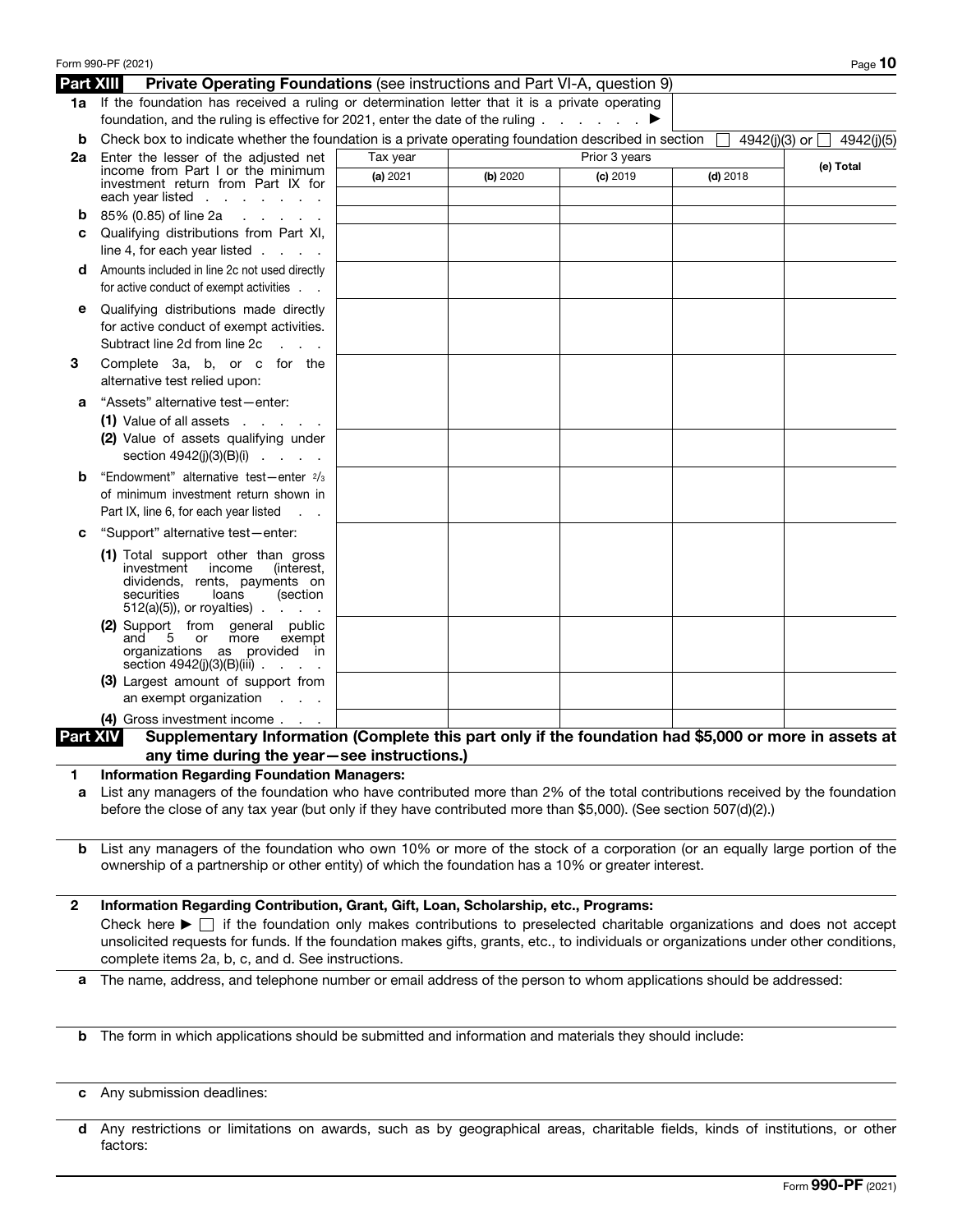| <b>Supplementary Information (continued)</b><br><b>Part XIV</b><br>Grants and Contributions Paid During the Year or Approved for Future Payment<br>$\mathbf{3}$<br>If recipient is an individual,<br>show any relationship to<br>Recipient<br>Foundation<br>Purpose of grant or<br>status of<br>Amount<br>any foundation manager<br>or substantial contributor<br>contribution<br>Name and address (home or business)<br>recipient<br>a Paid during the year<br><b>Total</b><br>3a<br>▶<br>and a state of the<br>$\sim$<br>$\mathbf{r}$<br>the company of the company<br>$\sim 100$ km s $^{-1}$<br>$\sim$<br>$\sim$<br>$\mathbf{r}$<br>$\blacksquare$<br>$\cdot$<br>$\cdot$<br>$\cdot$<br>$\mathbf{r}$<br>$\blacksquare$<br>$\blacksquare$<br><b>b</b> Approved for future payment<br>3 <sub>b</sub><br>$\sim$<br><b>Contract Contract</b><br><b>Contract</b><br>$\sim$<br>$\sim$<br>$\sim$<br>$\blacksquare$<br>$\sim$<br>$\sim$<br>$\sim$<br>$\sim$<br>$\sim$<br>$\sim$<br>$\sim$<br>$\mathcal{L}_{\mathbf{r}}$<br>$\sim$<br>$\blacksquare$<br>$\sim$ | Form 990-PF (2021)                                  |  | Page 11 |
|----------------------------------------------------------------------------------------------------------------------------------------------------------------------------------------------------------------------------------------------------------------------------------------------------------------------------------------------------------------------------------------------------------------------------------------------------------------------------------------------------------------------------------------------------------------------------------------------------------------------------------------------------------------------------------------------------------------------------------------------------------------------------------------------------------------------------------------------------------------------------------------------------------------------------------------------------------------------------------------------------------------------------------------------------------|-----------------------------------------------------|--|---------|
|                                                                                                                                                                                                                                                                                                                                                                                                                                                                                                                                                                                                                                                                                                                                                                                                                                                                                                                                                                                                                                                          |                                                     |  |         |
|                                                                                                                                                                                                                                                                                                                                                                                                                                                                                                                                                                                                                                                                                                                                                                                                                                                                                                                                                                                                                                                          |                                                     |  |         |
|                                                                                                                                                                                                                                                                                                                                                                                                                                                                                                                                                                                                                                                                                                                                                                                                                                                                                                                                                                                                                                                          |                                                     |  |         |
|                                                                                                                                                                                                                                                                                                                                                                                                                                                                                                                                                                                                                                                                                                                                                                                                                                                                                                                                                                                                                                                          |                                                     |  |         |
|                                                                                                                                                                                                                                                                                                                                                                                                                                                                                                                                                                                                                                                                                                                                                                                                                                                                                                                                                                                                                                                          |                                                     |  |         |
|                                                                                                                                                                                                                                                                                                                                                                                                                                                                                                                                                                                                                                                                                                                                                                                                                                                                                                                                                                                                                                                          |                                                     |  |         |
|                                                                                                                                                                                                                                                                                                                                                                                                                                                                                                                                                                                                                                                                                                                                                                                                                                                                                                                                                                                                                                                          |                                                     |  |         |
|                                                                                                                                                                                                                                                                                                                                                                                                                                                                                                                                                                                                                                                                                                                                                                                                                                                                                                                                                                                                                                                          |                                                     |  |         |
|                                                                                                                                                                                                                                                                                                                                                                                                                                                                                                                                                                                                                                                                                                                                                                                                                                                                                                                                                                                                                                                          | <b>Total</b><br>the contract of the contract of the |  |         |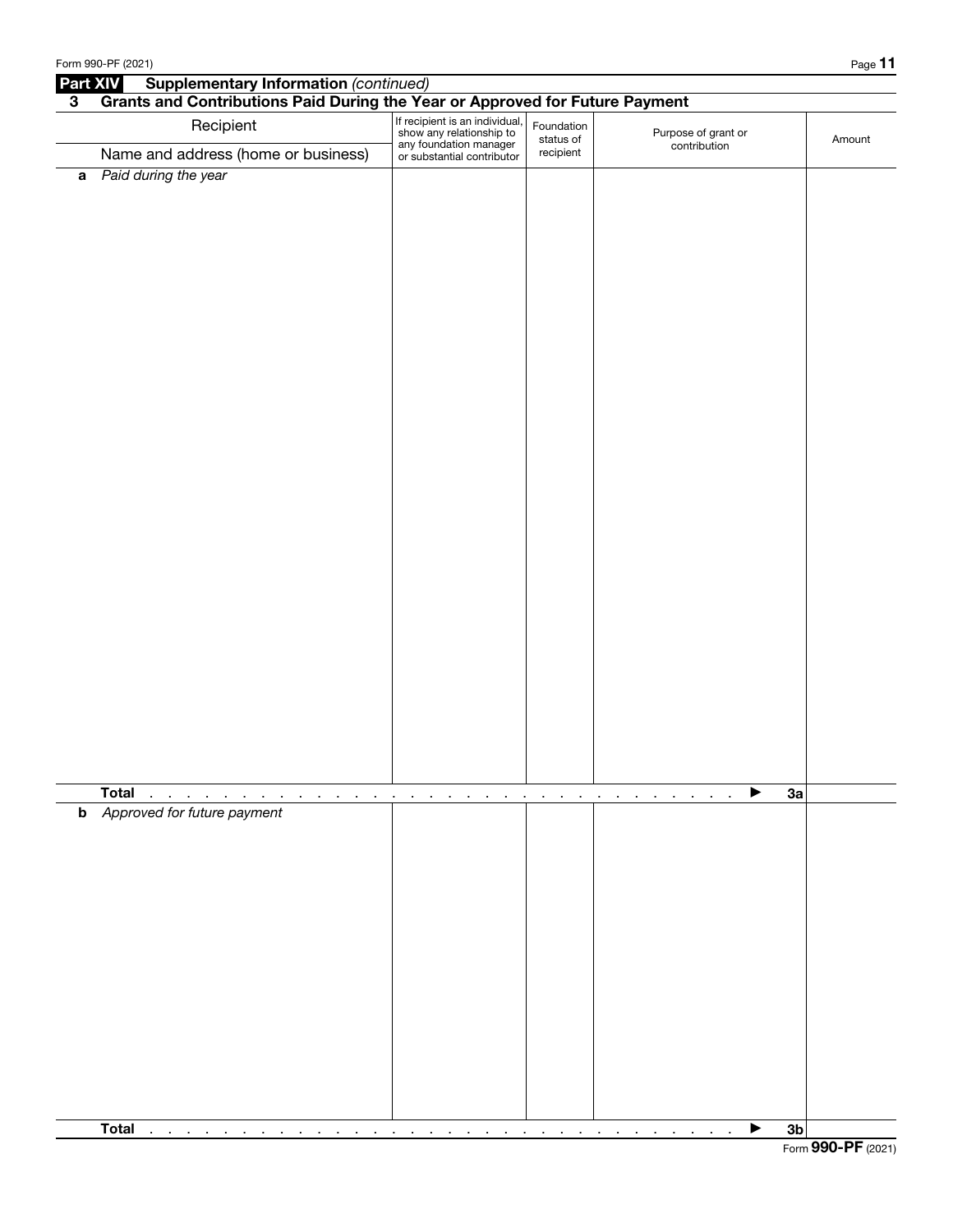|        | Form 990-PF (2021) |                                                                                                                                                                                                                                |                      |                           |                       |                                      | Page 12                                                     |
|--------|--------------------|--------------------------------------------------------------------------------------------------------------------------------------------------------------------------------------------------------------------------------|----------------------|---------------------------|-----------------------|--------------------------------------|-------------------------------------------------------------|
|        | Part XV-A          | <b>Analysis of Income-Producing Activities</b>                                                                                                                                                                                 |                      |                           |                       |                                      |                                                             |
|        |                    | Enter gross amounts unless otherwise indicated.                                                                                                                                                                                |                      | Unrelated business income |                       | Excluded by section 512, 513, or 514 | (e)                                                         |
|        |                    |                                                                                                                                                                                                                                | (a)<br>Business code | (b)<br>Amount             | (c)<br>Exclusion code | (d)<br>Amount                        | Related or exempt<br>function income<br>(See instructions.) |
| 1.     |                    | Program service revenue:                                                                                                                                                                                                       |                      |                           |                       |                                      |                                                             |
|        | a                  |                                                                                                                                                                                                                                |                      |                           |                       |                                      |                                                             |
|        | b                  | <u> 1989 - Johann John Stein, markin film yn y brening yn y brening yn y brening yn y brening y brening yn y bre</u>                                                                                                           |                      |                           |                       |                                      |                                                             |
|        | c                  | <u> 1989 - Johann Barn, mars ann an t-Amhain an t-Amhain an t-Amhain an t-Amhain an t-Amhain an t-Amhain an t-Amh</u>                                                                                                          |                      |                           |                       |                                      |                                                             |
|        | d                  |                                                                                                                                                                                                                                |                      |                           |                       |                                      |                                                             |
|        | е                  |                                                                                                                                                                                                                                |                      |                           |                       |                                      |                                                             |
|        | f                  |                                                                                                                                                                                                                                |                      |                           |                       |                                      |                                                             |
|        | g                  | Fees and contracts from government agencies<br>Membership dues and assessments                                                                                                                                                 |                      |                           |                       |                                      |                                                             |
| 2<br>З |                    | <b>Service State</b><br>Interest on savings and temporary cash investments                                                                                                                                                     |                      |                           |                       |                                      |                                                             |
| 4      |                    | Dividends and interest from securities                                                                                                                                                                                         |                      |                           |                       |                                      |                                                             |
| 5      |                    | Net rental income or (loss) from real estate:                                                                                                                                                                                  |                      |                           |                       |                                      |                                                             |
|        | a                  | Debt-financed property<br>$\mathcal{A}$ , we can also as $\mathcal{A}$                                                                                                                                                         |                      |                           |                       |                                      |                                                             |
|        | b                  | Not debt-financed property                                                                                                                                                                                                     |                      |                           |                       |                                      |                                                             |
| 6      |                    | Net rental income or (loss) from personal property                                                                                                                                                                             |                      |                           |                       |                                      |                                                             |
|        |                    | Other investment income                                                                                                                                                                                                        |                      |                           |                       |                                      |                                                             |
| 8      |                    | Gain or (loss) from sales of assets other than inventory                                                                                                                                                                       |                      |                           |                       |                                      |                                                             |
| 9      |                    | Net income or (loss) from special events                                                                                                                                                                                       |                      |                           |                       |                                      |                                                             |
| 10     |                    | Gross profit or (loss) from sales of inventory                                                                                                                                                                                 |                      |                           |                       |                                      |                                                             |
| 11     |                    | Other revenue: a                                                                                                                                                                                                               |                      |                           |                       |                                      |                                                             |
|        | b                  | the control of the control of the control of the control of the control of the control of                                                                                                                                      |                      |                           |                       |                                      |                                                             |
|        | с                  | <u> 1980 - Johann Barbara, martin amerikan ba</u>                                                                                                                                                                              |                      |                           |                       |                                      |                                                             |
|        | d                  | <u> 1989 - Johann John Stein, markin fan it ferstjer fan it ferstjer fan it ferstjer fan it ferstjer fan it fers</u>                                                                                                           |                      |                           |                       |                                      |                                                             |
|        | е                  |                                                                                                                                                                                                                                |                      |                           |                       |                                      |                                                             |
|        |                    | 12 Subtotal. Add columns (b), (d), and (e) $\ldots$ $\blacksquare$                                                                                                                                                             |                      |                           |                       |                                      |                                                             |
|        |                    |                                                                                                                                                                                                                                |                      |                           |                       | 13                                   |                                                             |
|        | <b>Part XV-B</b>   | (See worksheet in line 13 instructions to verify calculations.)<br>Relationship of Activities to the Accomplishment of Exempt Purposes                                                                                         |                      |                           |                       |                                      |                                                             |
|        | Line No.           |                                                                                                                                                                                                                                |                      |                           |                       |                                      |                                                             |
|        | ▼                  | Explain below how each activity for which income is reported in column (e) of Part XV-A contributed importantly to the accomplishment of the foundation's exempt purposes (other than by providing funds for such purposes). ( |                      |                           |                       |                                      |                                                             |
|        |                    |                                                                                                                                                                                                                                |                      |                           |                       |                                      |                                                             |
|        |                    |                                                                                                                                                                                                                                |                      |                           |                       |                                      |                                                             |
|        |                    |                                                                                                                                                                                                                                |                      |                           |                       |                                      |                                                             |
|        |                    |                                                                                                                                                                                                                                |                      |                           |                       |                                      |                                                             |
|        |                    |                                                                                                                                                                                                                                |                      |                           |                       |                                      |                                                             |
|        |                    |                                                                                                                                                                                                                                |                      |                           |                       |                                      |                                                             |
|        |                    |                                                                                                                                                                                                                                |                      |                           |                       |                                      |                                                             |
|        |                    |                                                                                                                                                                                                                                |                      |                           |                       |                                      |                                                             |
|        |                    |                                                                                                                                                                                                                                |                      |                           |                       |                                      |                                                             |
|        |                    |                                                                                                                                                                                                                                |                      |                           |                       |                                      |                                                             |
|        |                    |                                                                                                                                                                                                                                |                      |                           |                       |                                      |                                                             |
|        |                    |                                                                                                                                                                                                                                |                      |                           |                       |                                      |                                                             |
|        |                    |                                                                                                                                                                                                                                |                      |                           |                       |                                      |                                                             |
|        |                    |                                                                                                                                                                                                                                |                      |                           |                       |                                      |                                                             |
|        |                    |                                                                                                                                                                                                                                |                      |                           |                       |                                      |                                                             |
|        |                    |                                                                                                                                                                                                                                |                      |                           |                       |                                      |                                                             |
|        |                    |                                                                                                                                                                                                                                |                      |                           |                       |                                      |                                                             |
|        |                    |                                                                                                                                                                                                                                |                      |                           |                       |                                      |                                                             |
|        |                    |                                                                                                                                                                                                                                |                      |                           |                       |                                      |                                                             |
|        |                    |                                                                                                                                                                                                                                |                      |                           |                       |                                      |                                                             |
|        |                    |                                                                                                                                                                                                                                |                      |                           |                       |                                      |                                                             |
|        |                    |                                                                                                                                                                                                                                |                      |                           |                       |                                      |                                                             |
|        |                    |                                                                                                                                                                                                                                |                      |                           |                       |                                      |                                                             |